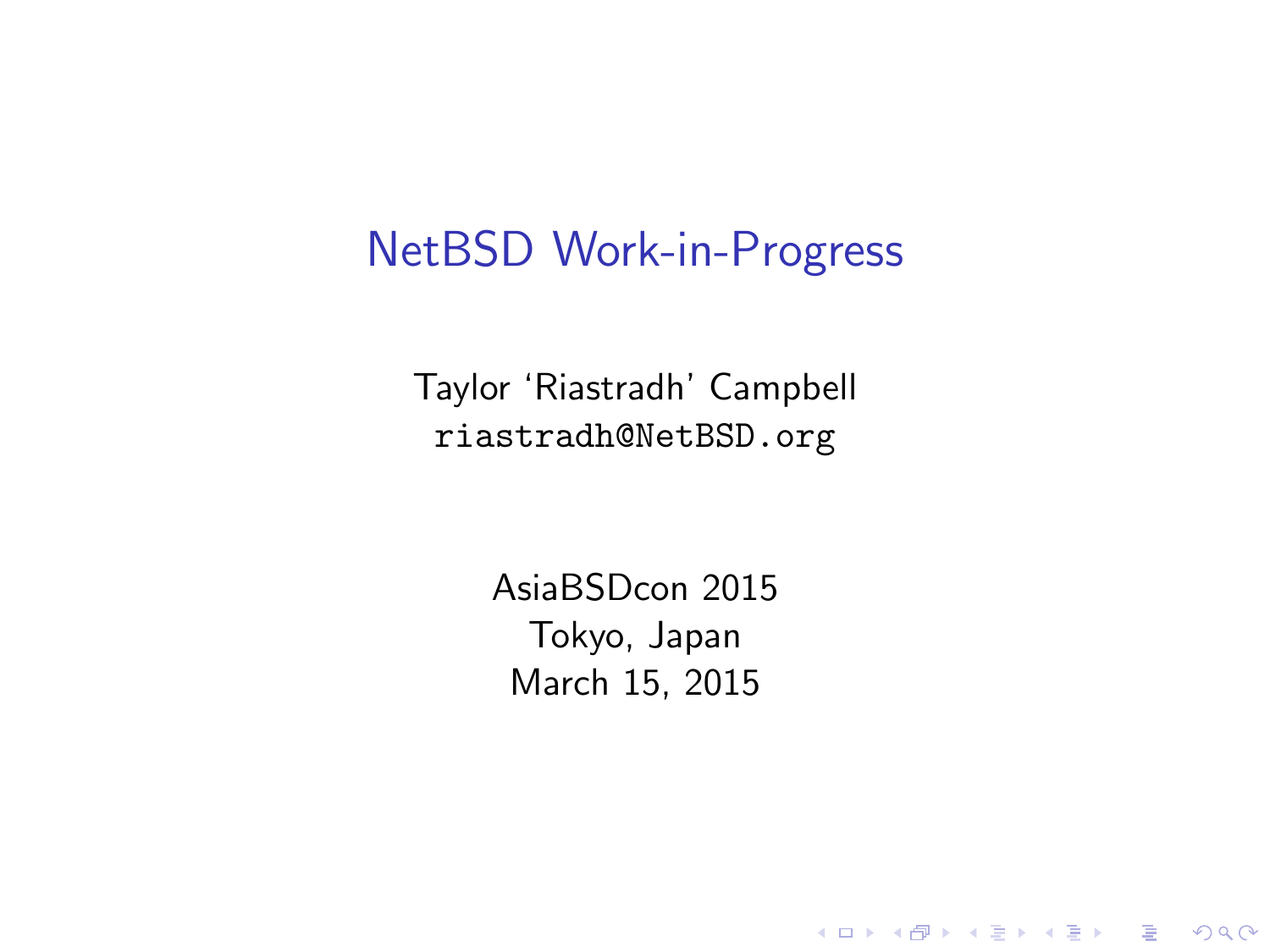

Coming soon to a mirror near you!

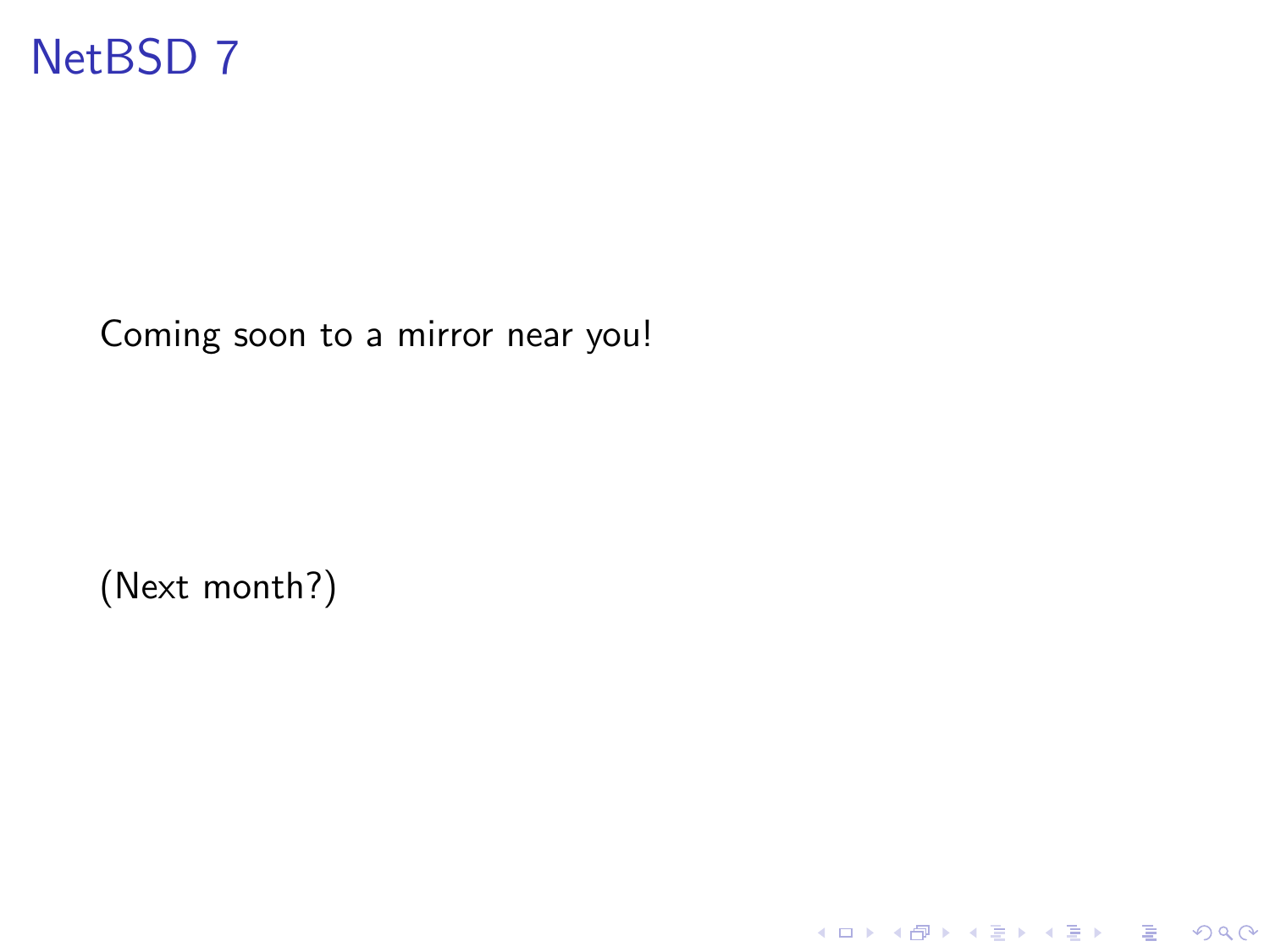# NetBSD 7

Coming soon to a mirror near you!

 $\triangleright$  NetBSD 7: The graphics release

K ロ ▶ K @ ▶ K 할 X X 할 X | 할 X 1 9 Q Q ^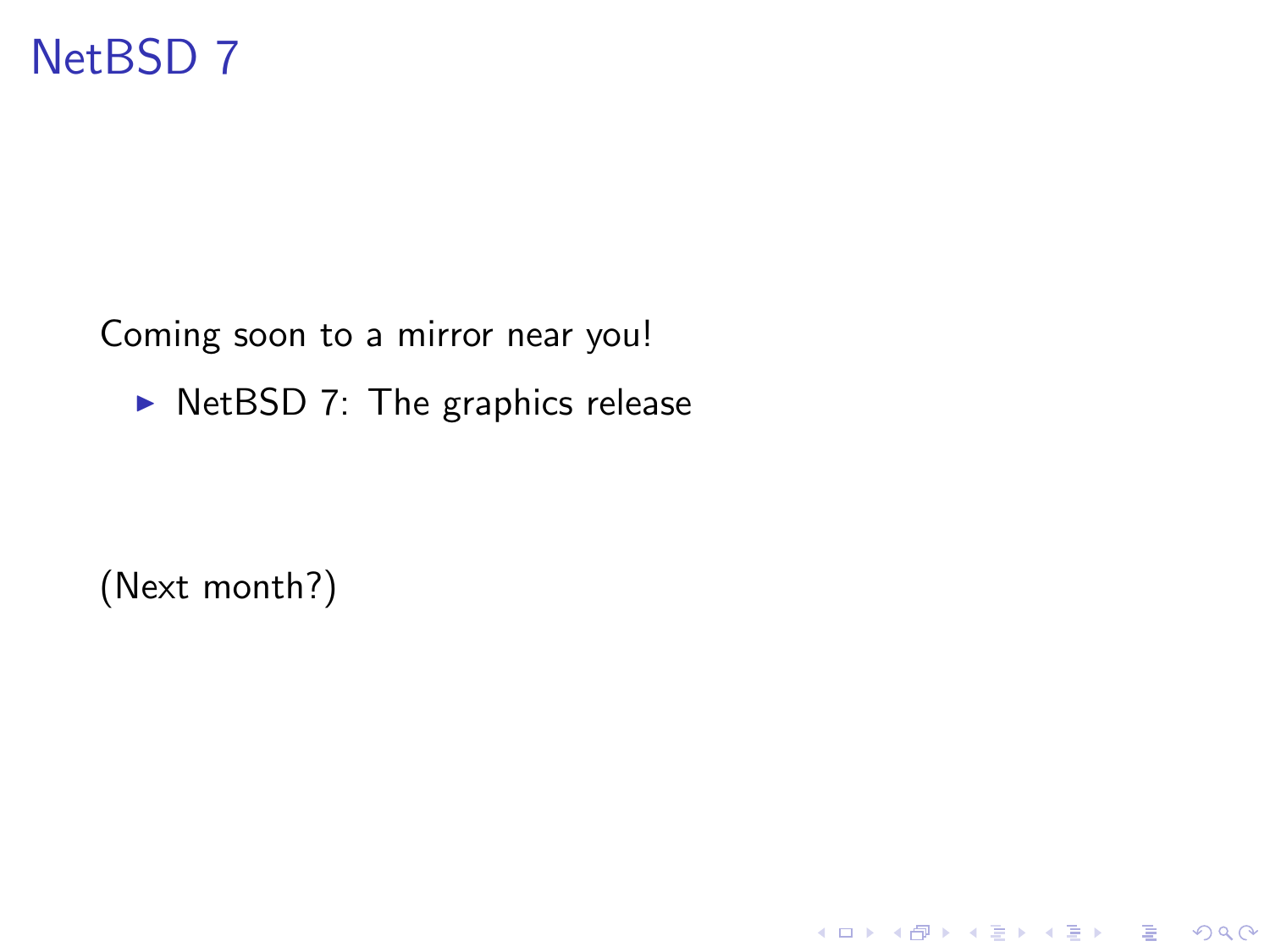# NetBSD 7

Coming soon to a mirror near you!

- $\triangleright$  NetBSD 7: The graphics release
- $\triangleright$  NetBSD 7: The ARM SoC release

K ロ ▶ K @ ▶ K 할 > K 할 > 1 할 > 1 이익어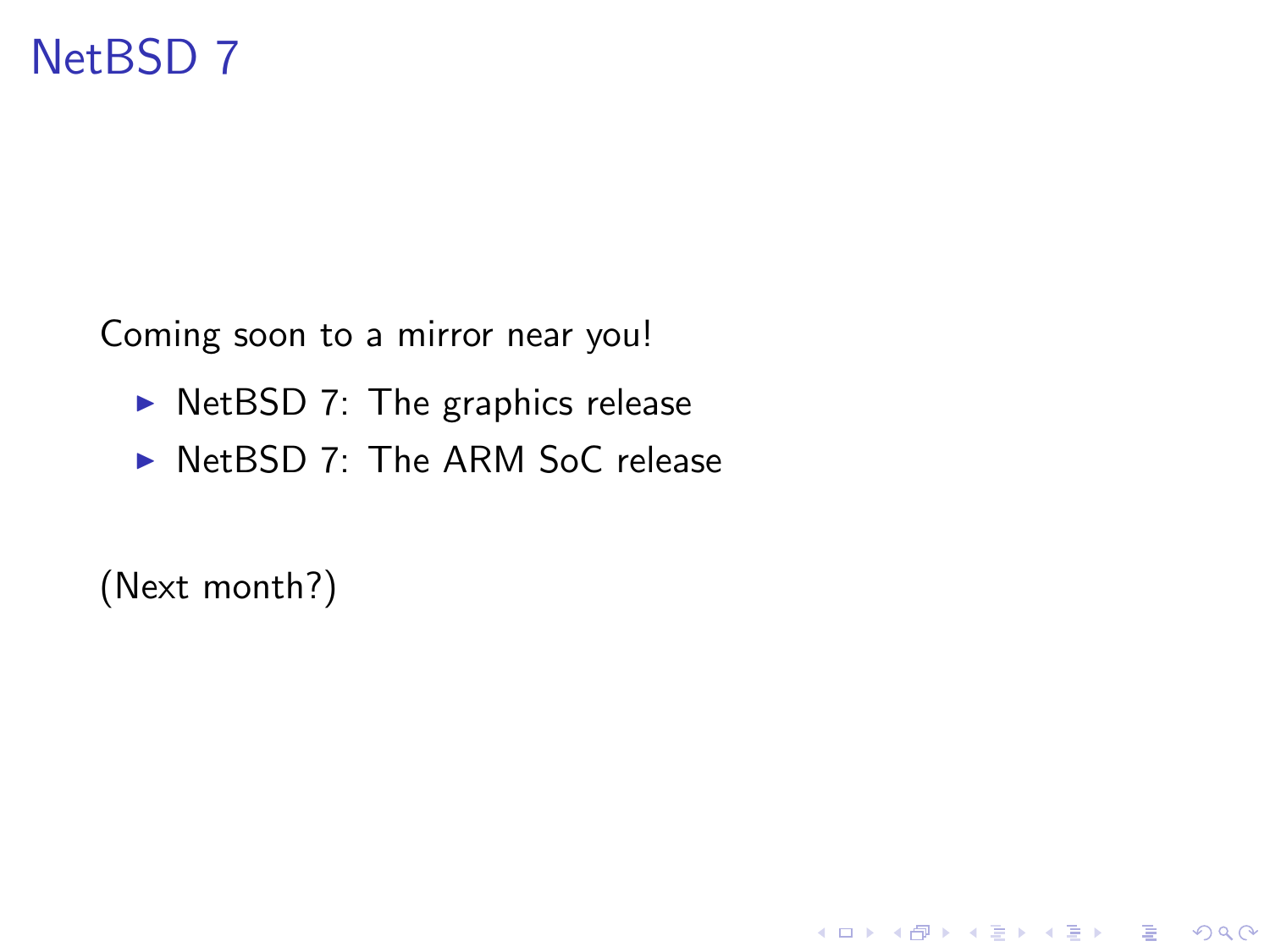# NetBSD 7

Coming soon to a mirror near you!

- $\triangleright$  NetBSD 7: The graphics release
- $\triangleright$  NetBSD 7: The ARM SoC release

K ロ ▶ K @ ▶ K 할 > K 할 > 1 할 > 1 이익어

 $\triangleright$  NetBSD 7: The RC4-free release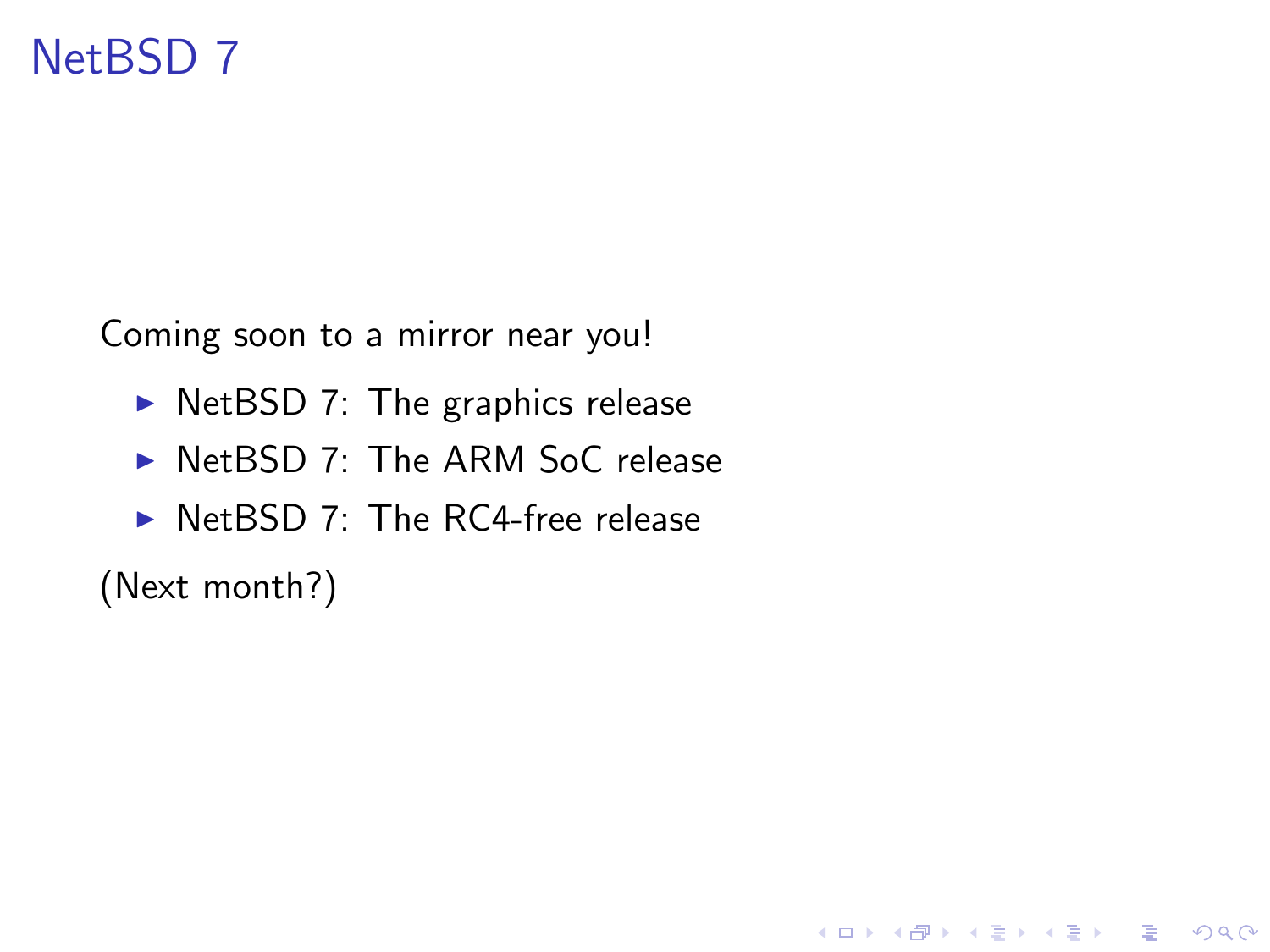#### $\triangleright$  DRM/KMS: Kernel graphics drivers from Linux 3.15

K ロ X K 메 X K B X X B X X D X O Q Q O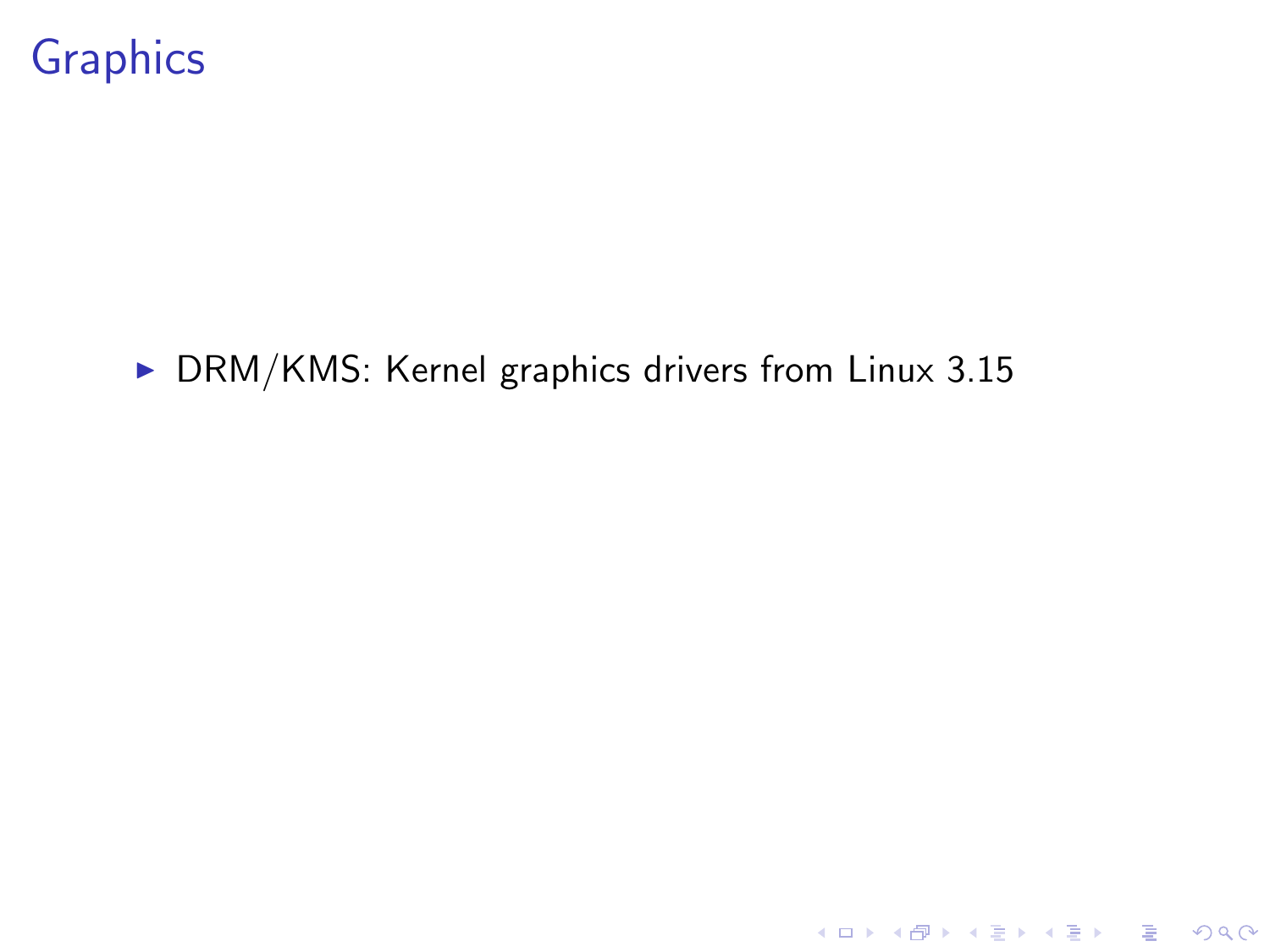$\triangleright$  DRM/KMS: Kernel graphics drivers from Linux 3.15

K ロ ▶ K @ ▶ K 할 ▶ K 할 ▶ | 할 | ⊙Q @

 $\blacktriangleright$  Intel, up through Haswell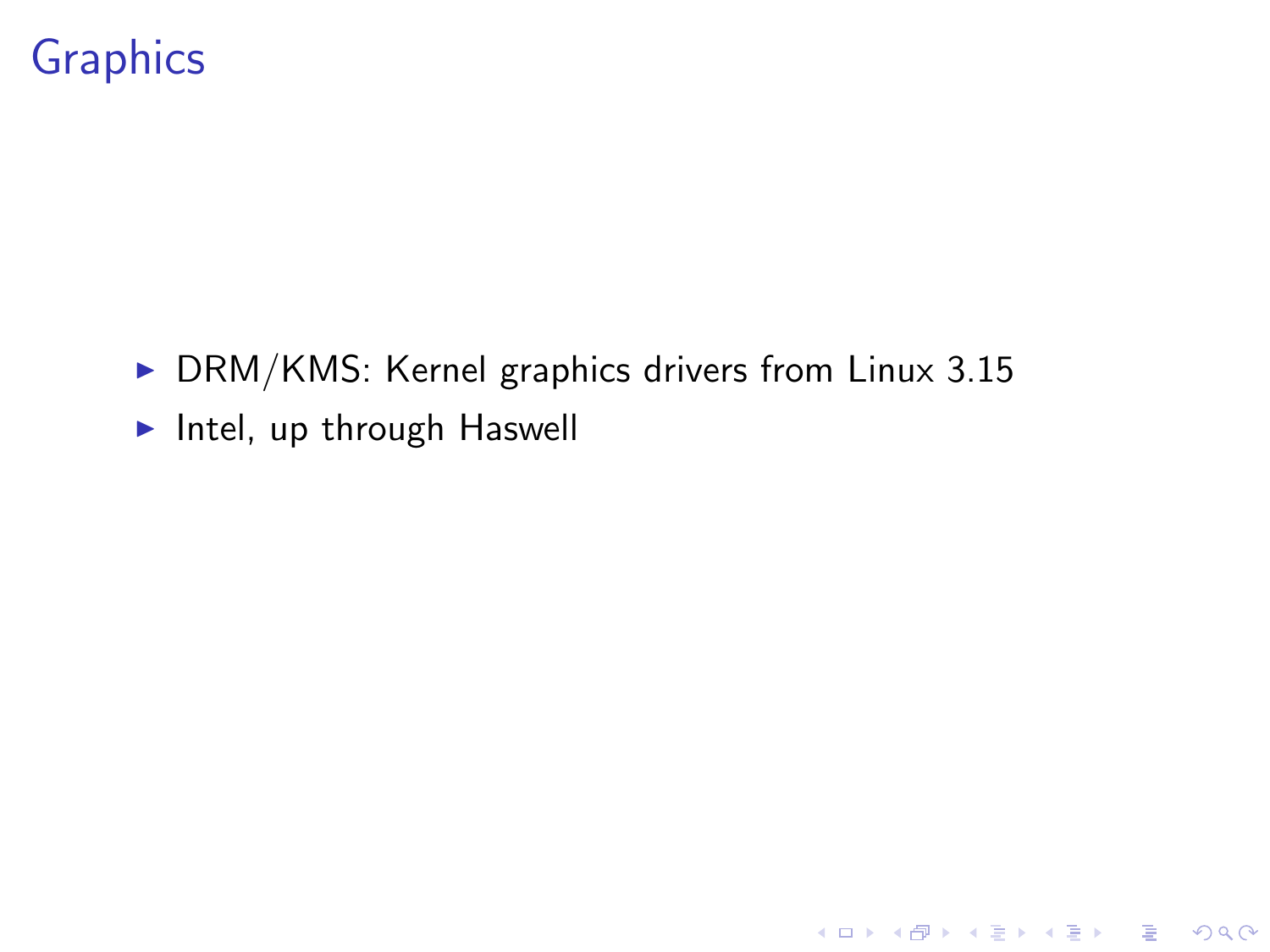$\triangleright$  DRM/KMS: Kernel graphics drivers from Linux 3.15

K ロ ▶ K @ ▶ K 할 ▶ K 할 ▶ | 할 | ⊙Q @

- $\blacktriangleright$  Intel, up through Haswell
- $\blacktriangleright$  Radeon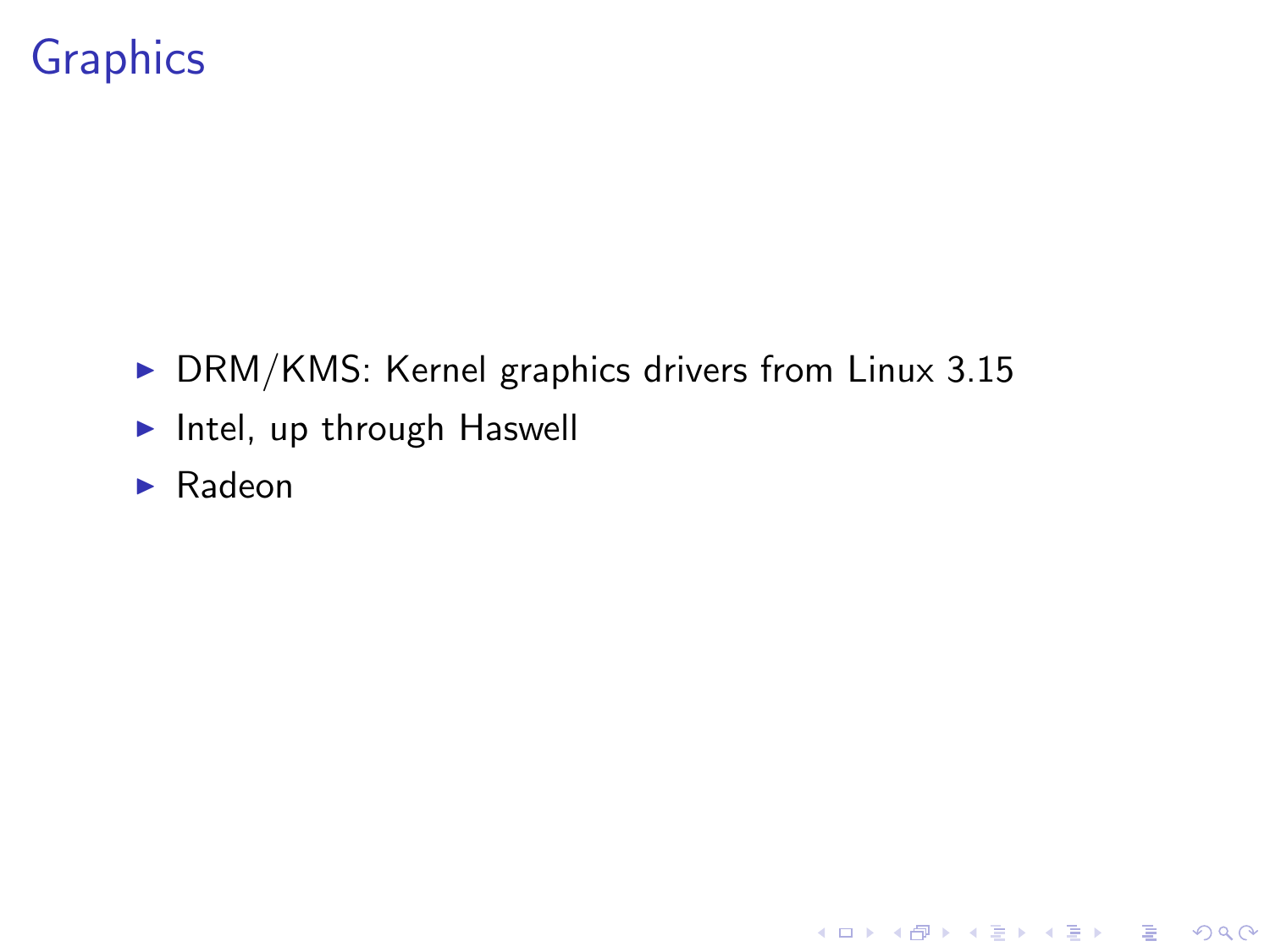- $\triangleright$  DRM/KMS: Kernel graphics drivers from Linux 3.15
- $\blacktriangleright$  Intel, up through Haswell
- $\blacktriangleright$  Radeon
- $\triangleright$  (Nouveau wedges halfway through boot workin' on it!)

K ロ ▶ K @ ▶ K 할 > K 할 > 1 할 > 1 이익어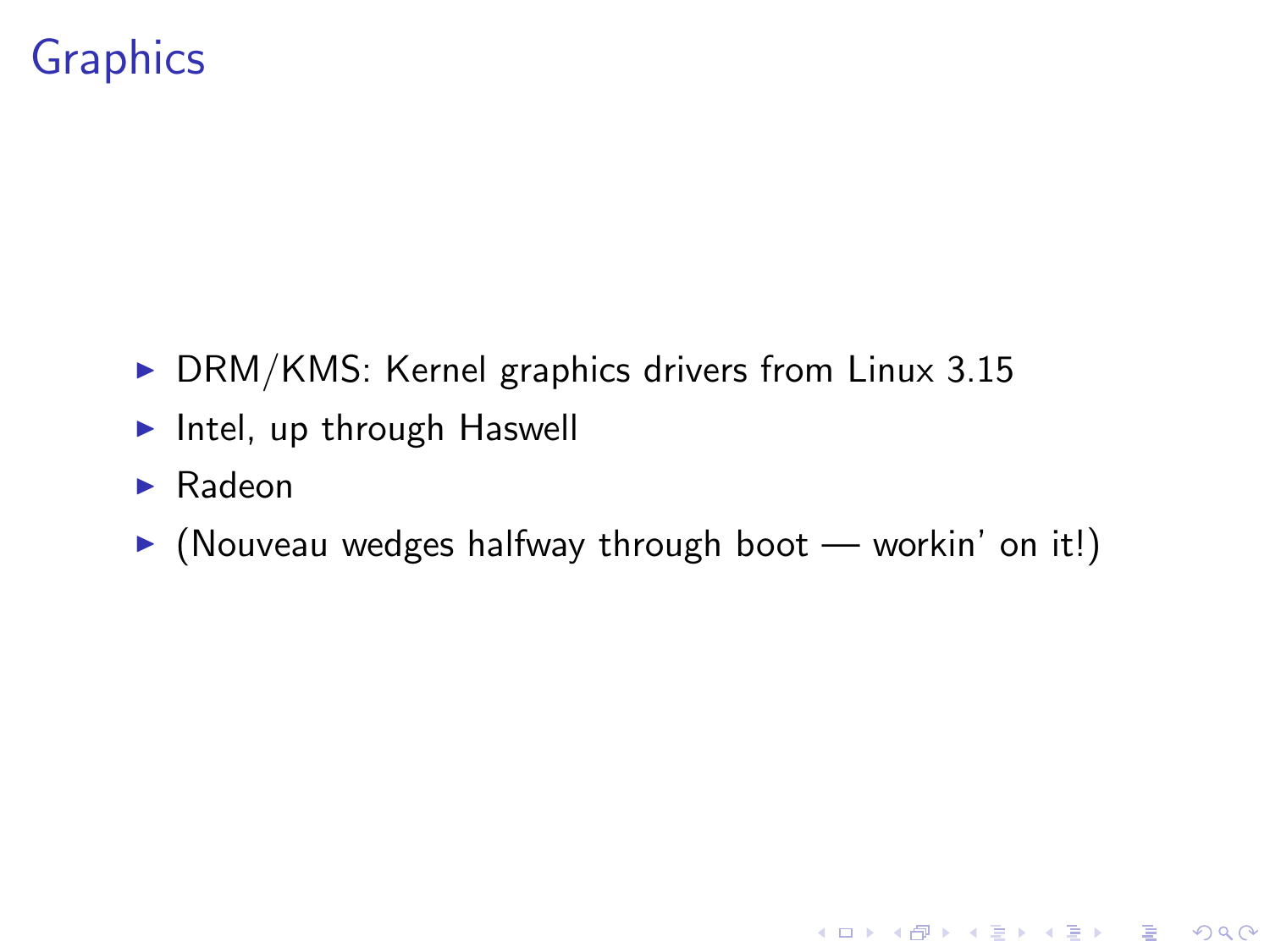

 $\blacktriangleright$  Multiprocessor ARM!

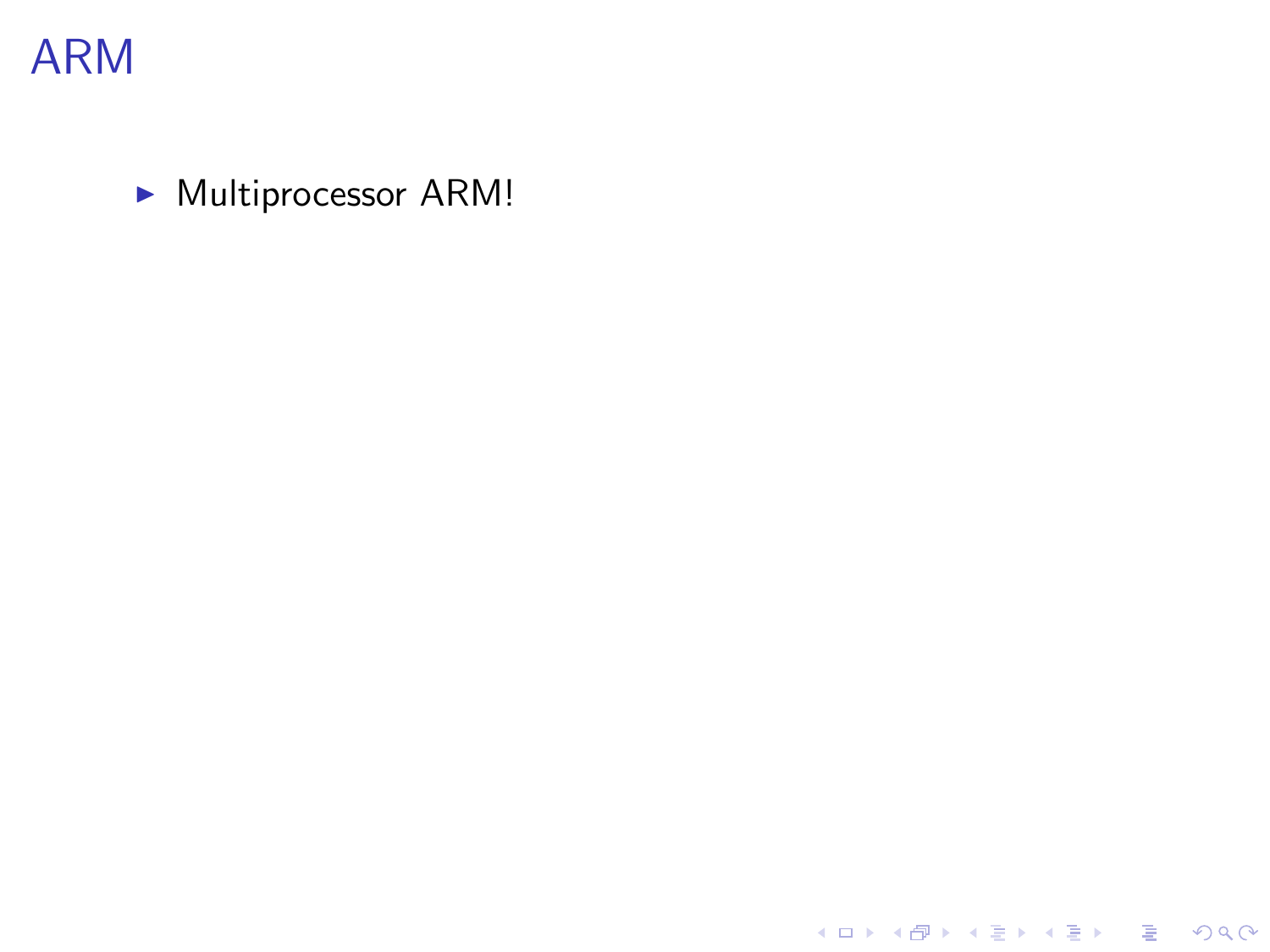$\blacktriangleright$  Multiprocessor ARM!

イロト イ御 トイミト イミト ニミー りんぴ

 $\triangleright$  ARM SoCs: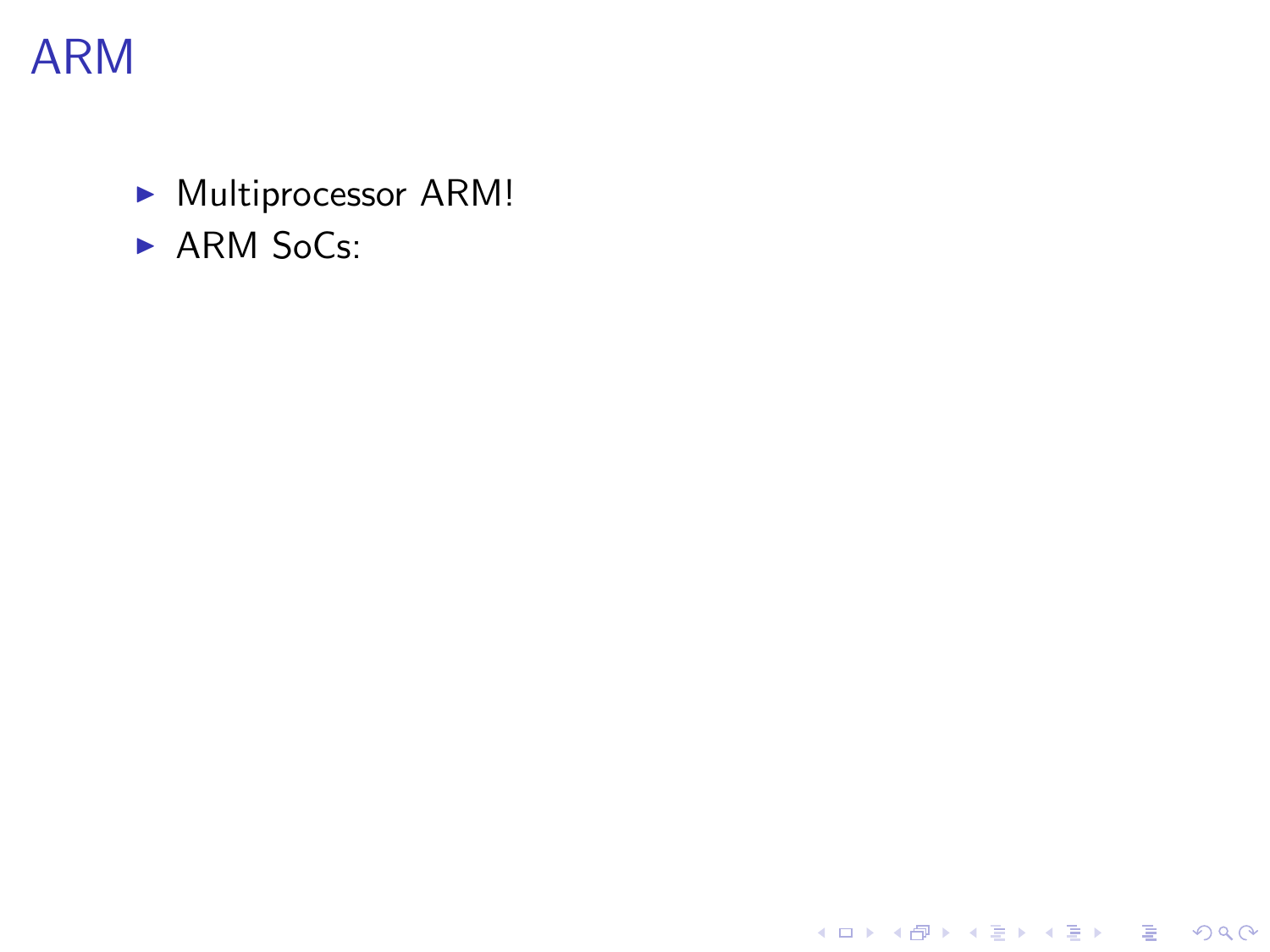- $\blacktriangleright$  Multiprocessor ARM!
- $\triangleright$  ARM SoCs:
	- $\blacktriangleright$  Raspberry Pi

K ロ ▶ K @ ▶ K 할 ▶ K 할 ▶ | 할 | ⊙Q @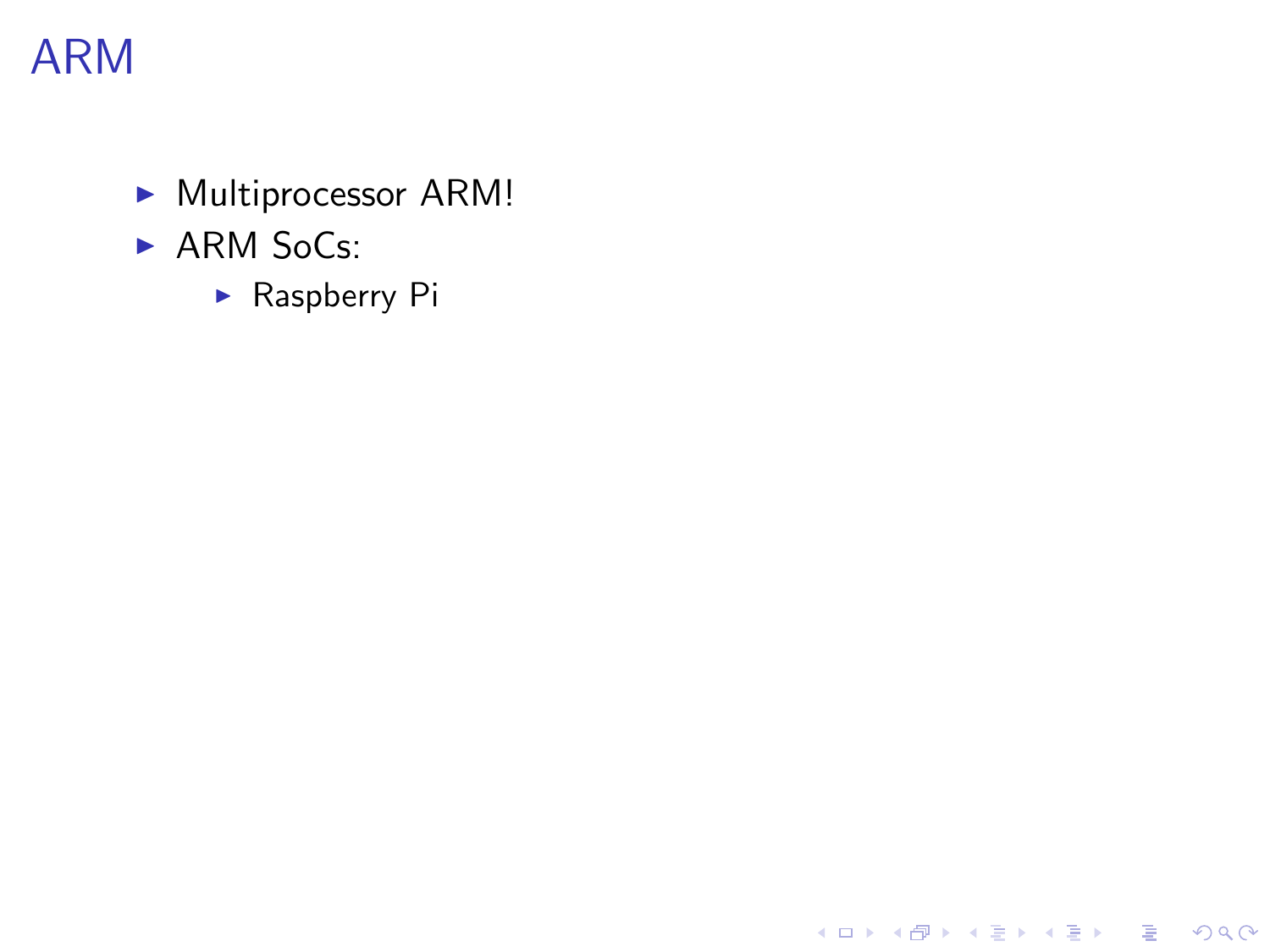- $\blacktriangleright$  Multiprocessor ARM!
- $\triangleright$  ARM SoCs:
	- $\blacktriangleright$  Raspberry Pi
	- **E** ... and Raspberry Pi 2

K ロ ▶ K @ ▶ K 할 ▶ K 할 ▶ | 할 | © 9 Q @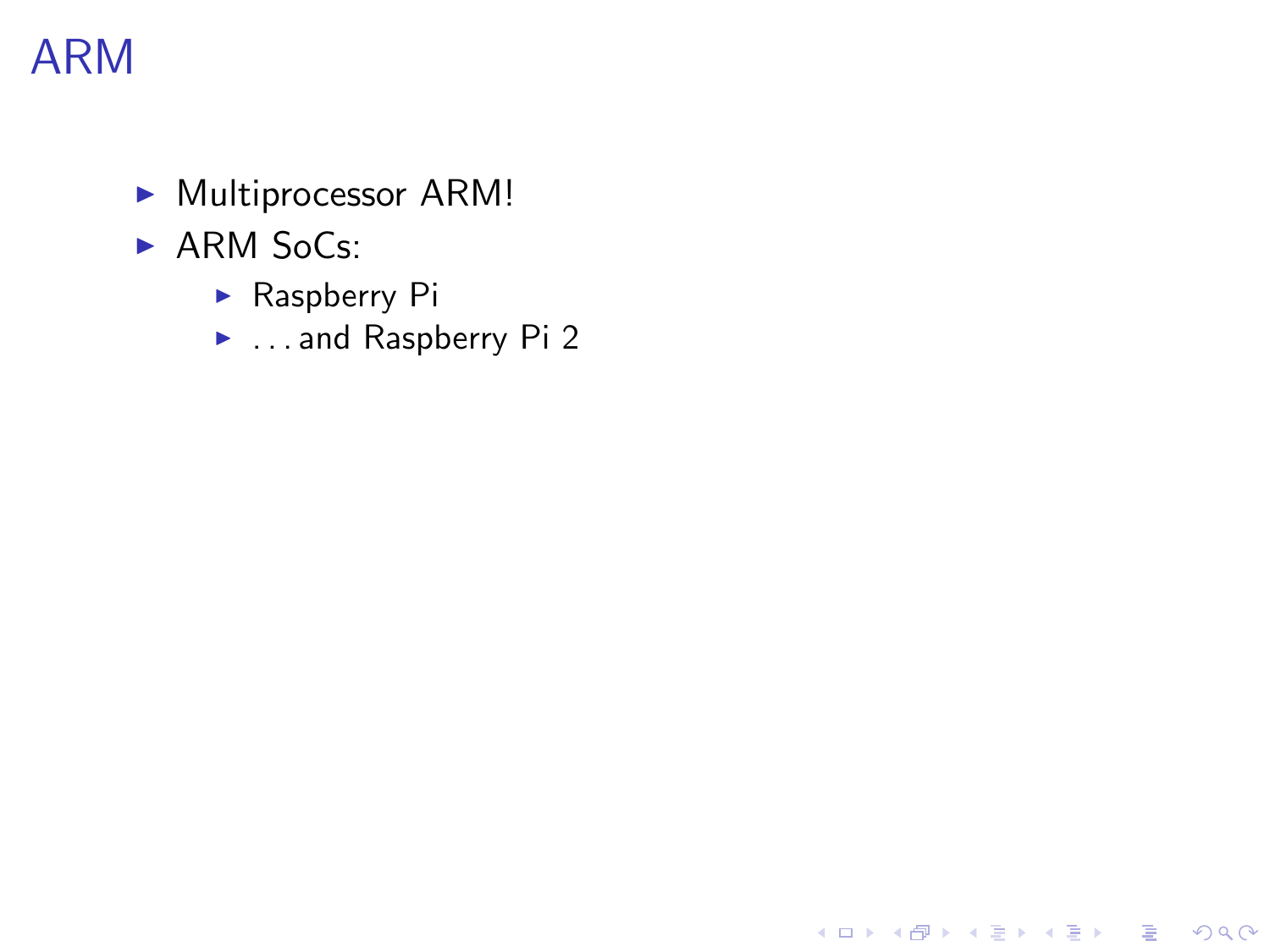- $\blacktriangleright$  Multiprocessor ARM!
- $\triangleright$  ARM SoCs:
	- $\blacktriangleright$  Raspberry Pi
	- **E** ... and Raspberry Pi 2
	- ▶ TI OMAP, Sitara: Beagleboard, Beaglebone, BB Black

K ロ ▶ K @ ▶ K 할 X X 할 X | 할 X 1 9 Q Q ^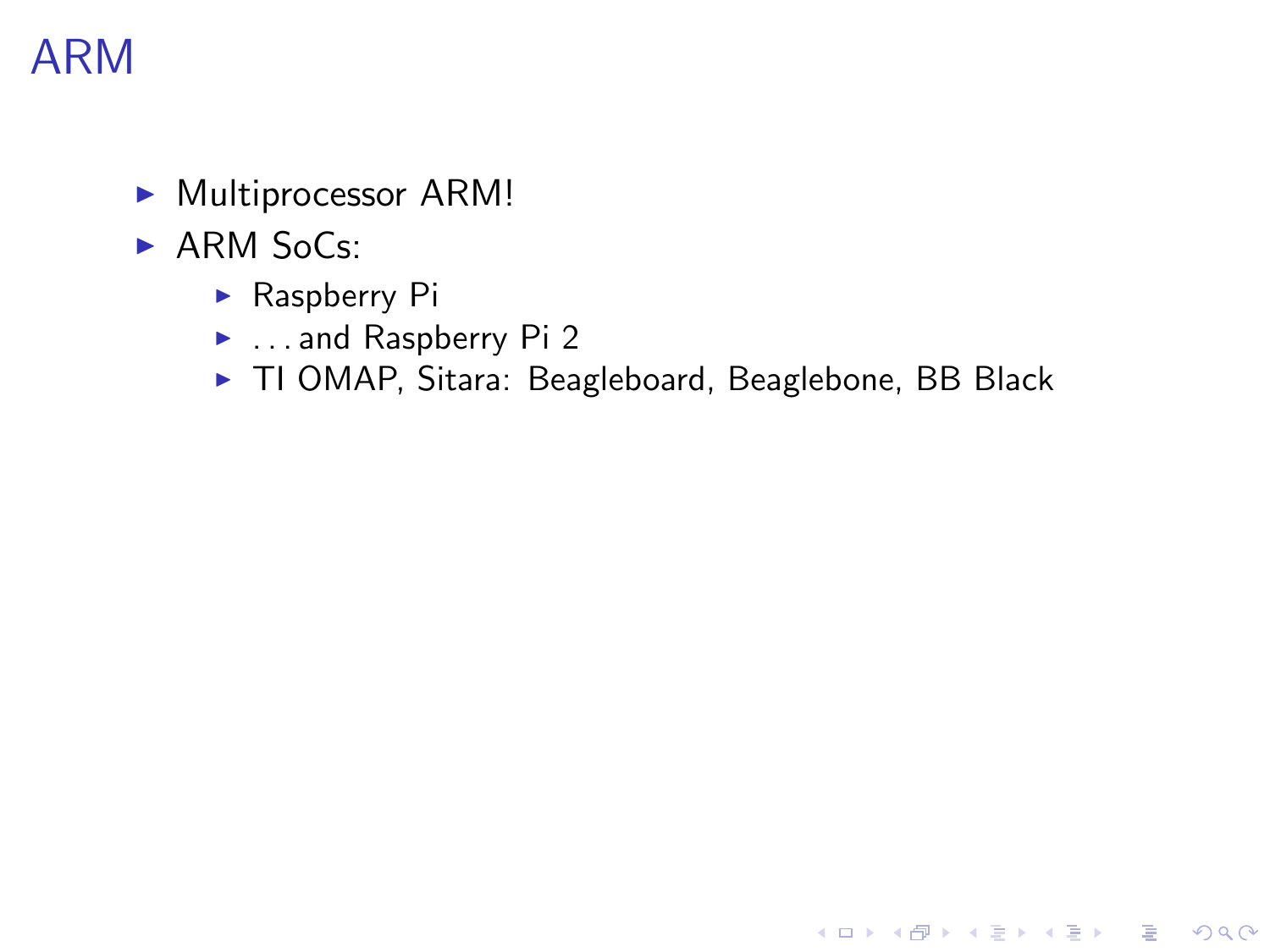- $\blacktriangleright$  Multiprocessor ARM!
- $\triangleright$  ARM SoCs:
	- $\blacktriangleright$  Raspberry Pi
	- $\blacktriangleright$  . . and Raspberry Pi 2
	- ▶ TI OMAP, Sitara: Beagleboard, Beaglebone, BB Black

K ロ ▶ K @ ▶ K 할 > K 할 > 1 할 > 1 이익어

 $\blacktriangleright$  Allwinner A10, A20, A31: Cubieboard, Cubietruck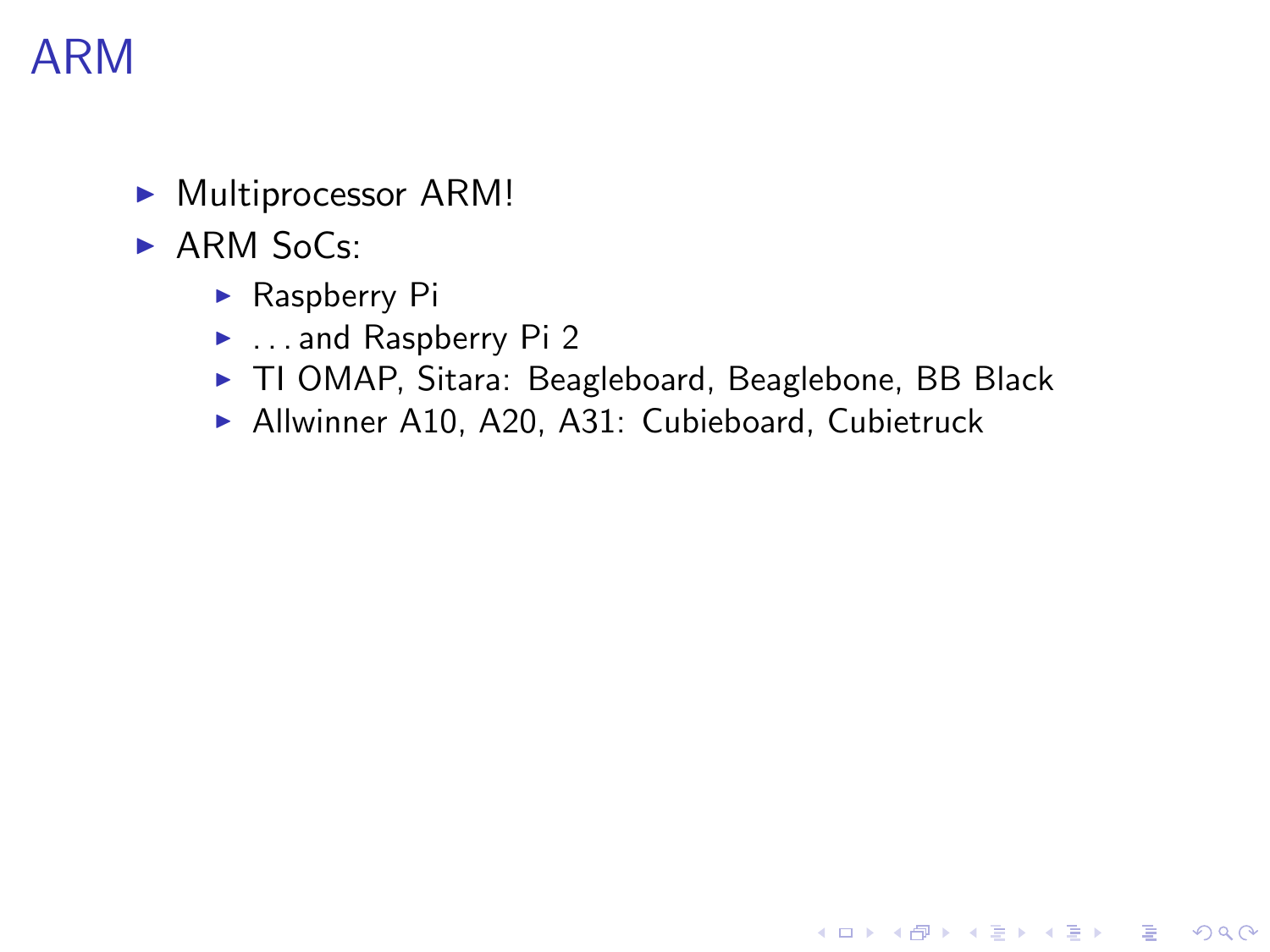- $\blacktriangleright$  Multiprocessor ARM!
- $\triangleright$  ARM SoCs:
	- $\blacktriangleright$  Raspberry Pi
	- ▶ . . . and Raspberry Pi 2
	- ▶ TI OMAP, Sitara: Beagleboard, Beaglebone, BB Black

K ロ ▶ K @ ▶ K 할 > K 할 > 1 할 > 1 이익어

- Allwinner A10, A20, A31: Cubieboard, Cubietruck
- $\triangleright$  Marvell Armada 370: Mirabox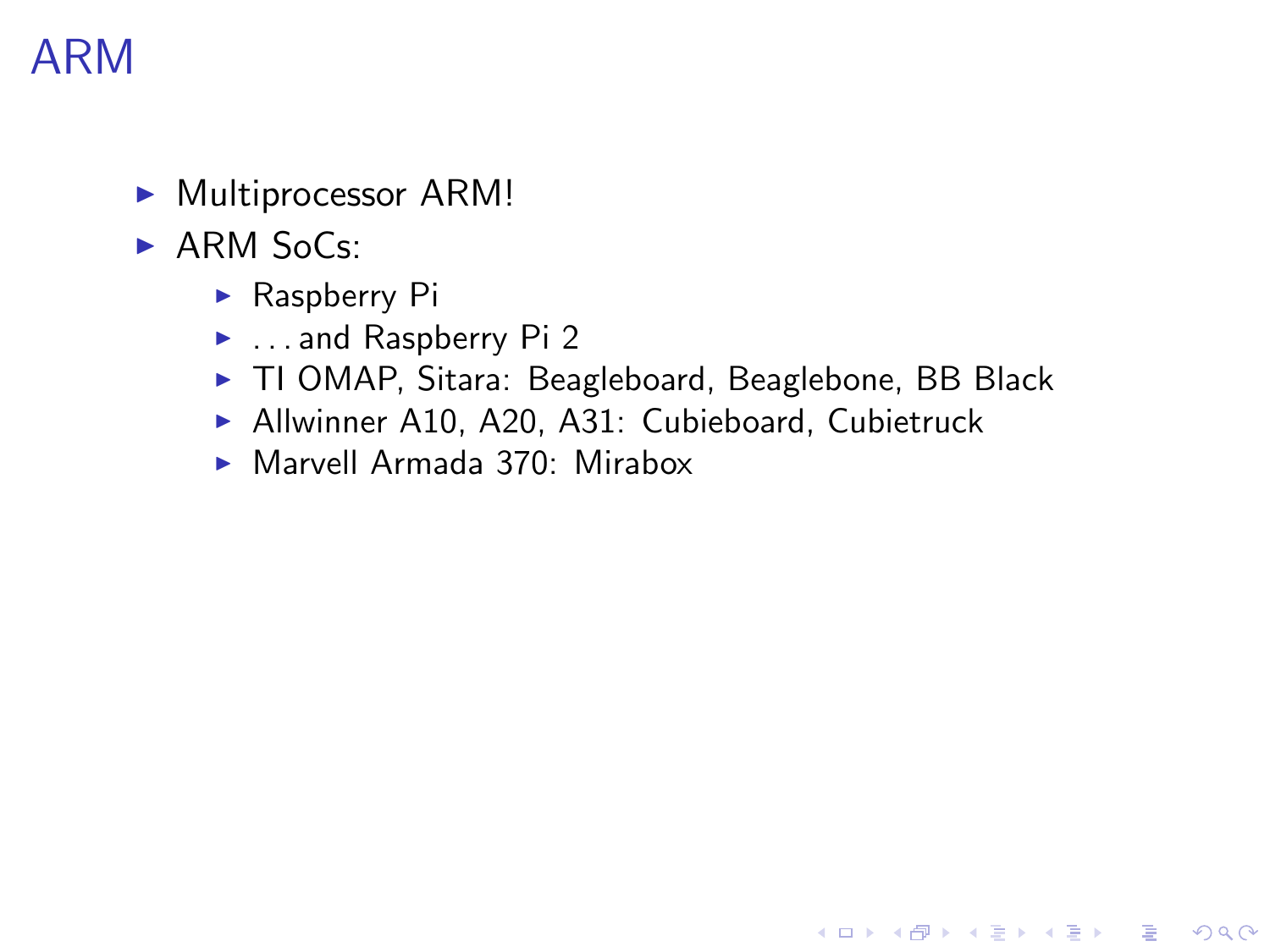- $\blacktriangleright$  Multiprocessor ARM!
- $\triangleright$  ARM SoCs:
	- $\blacktriangleright$  Raspberry Pi
	- ▶ . . . and Raspberry Pi 2
	- ▶ TI OMAP, Sitara: Beagleboard, Beaglebone, BB Black
	- Allwinner A10, A20, A31: Cubieboard, Cubietruck
	- $\triangleright$  Marvell Armada 370: Mirabox
	- ▶ Freescale i.MX50, i.MX51, i.MX6: KOBO, Netwalker

**KORKA SERKER ORA**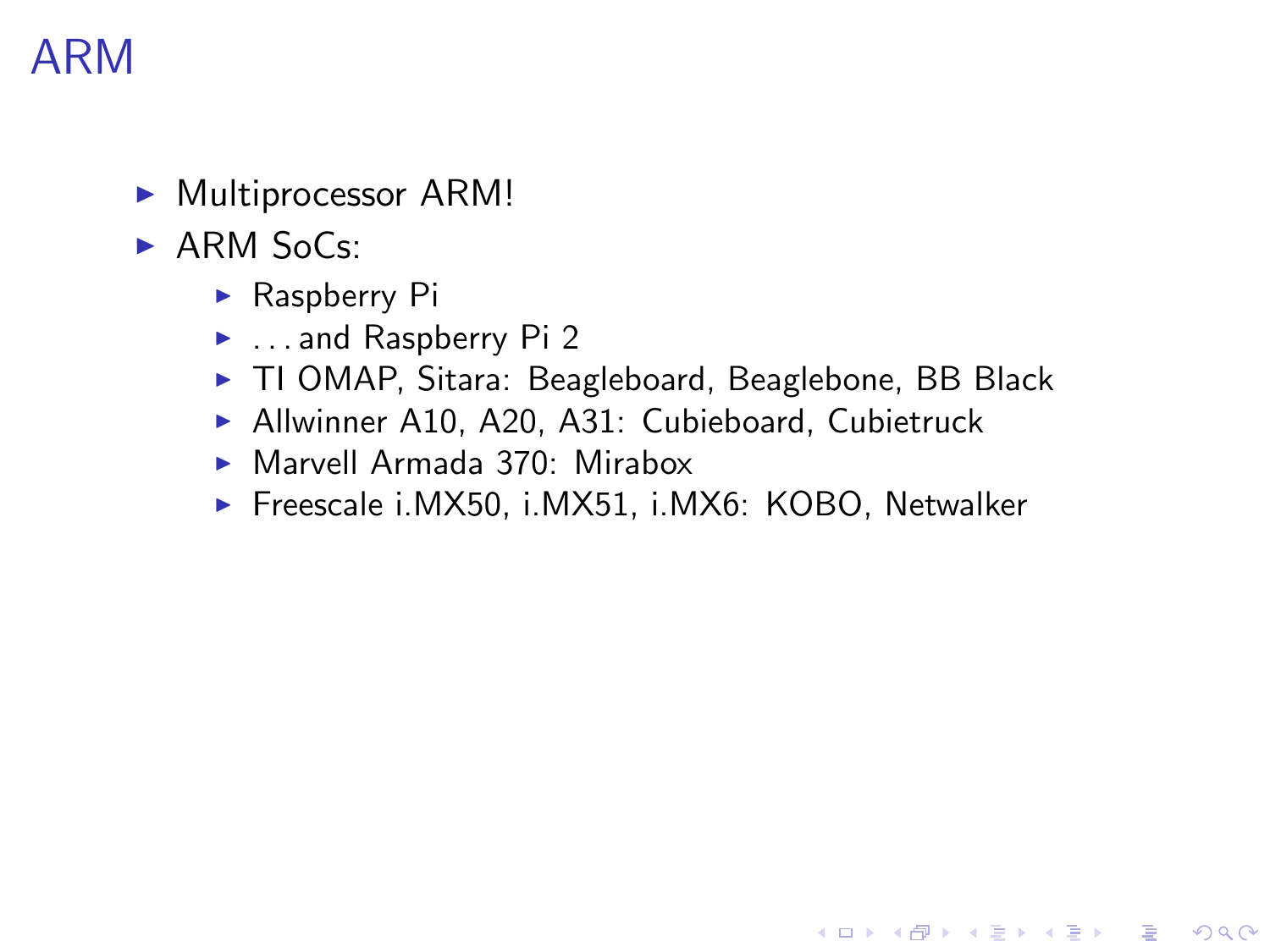- $\blacktriangleright$  Multiprocessor ARM!
- $\triangleright$  ARM SoCs:
	- $\blacktriangleright$  Raspberry Pi
	- $\blacktriangleright$  ... and Raspberry Pi 2
	- ▶ TI OMAP, Sitara: Beagleboard, Beaglebone, BB Black
	- Allwinner A10, A20, A31: Cubieboard, Cubietruck
	- $\triangleright$  Marvell Armada 370: Mirabox
	- ▶ Freescale i.MX50, i.MX51, i.MX6: KOBO, Netwalker

**KORK ERKER ADE YOUR** 

▶ Xilinx Zynq: Parallela, ZEDBOARD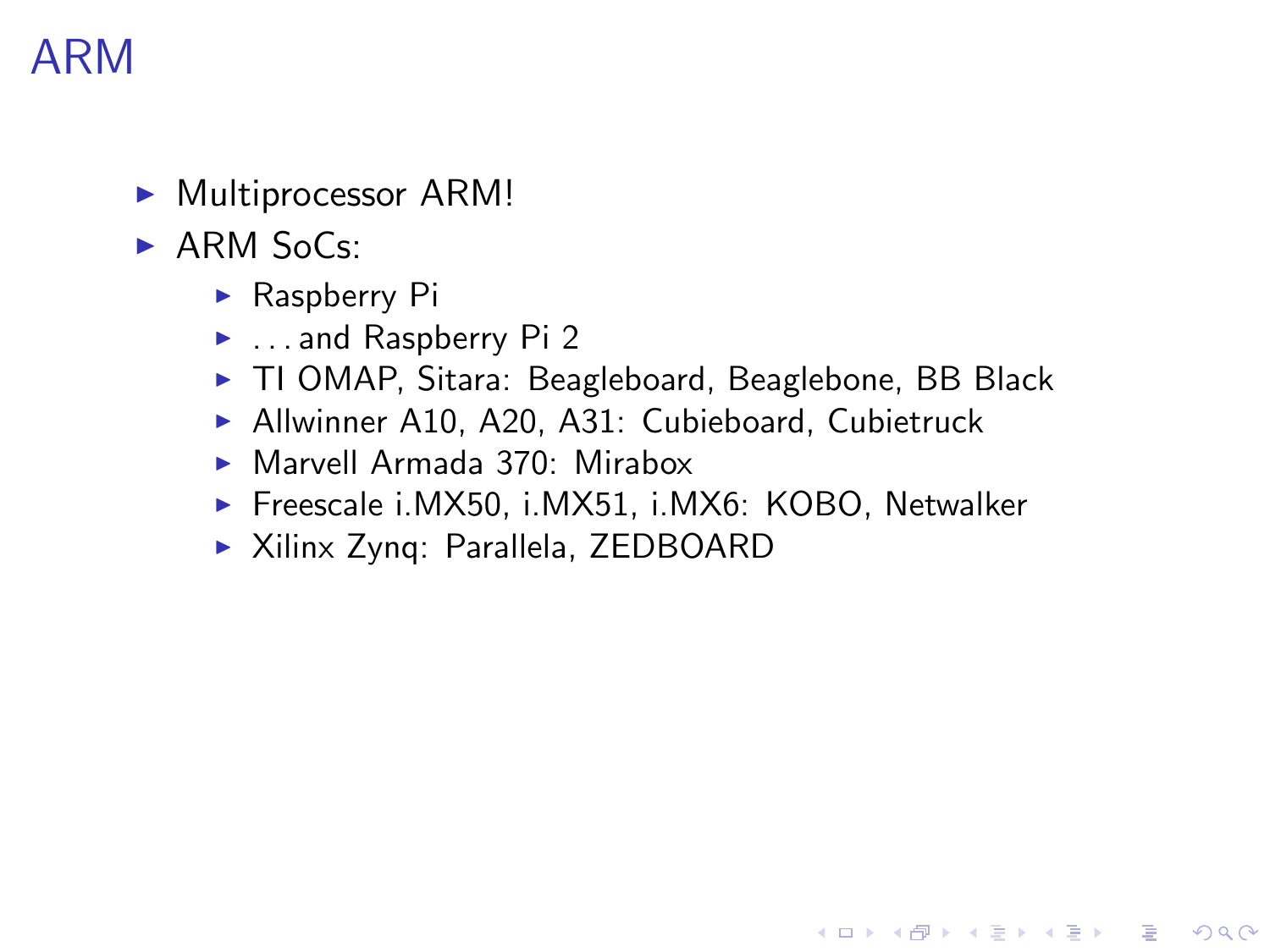- $\blacktriangleright$  Multiprocessor ARM!
- $\triangleright$  ARM SoCs:
	- $\blacktriangleright$  Raspberry Pi
	- $\blacktriangleright$  ... and Raspberry Pi 2
	- ▶ TI OMAP, Sitara: Beagleboard, Beaglebone, BB Black
	- Allwinner A10, A20, A31: Cubieboard, Cubietruck
	- $\triangleright$  Marvell Armada 370: Mirabox
	- ▶ Freescale i.MX50, i.MX51, i.MX6: KOBO, Netwalker

- ▶ Xilinx Zynq: Parallela, ZEDBOARD
- $\blacktriangleright$  ... and more than I can remember.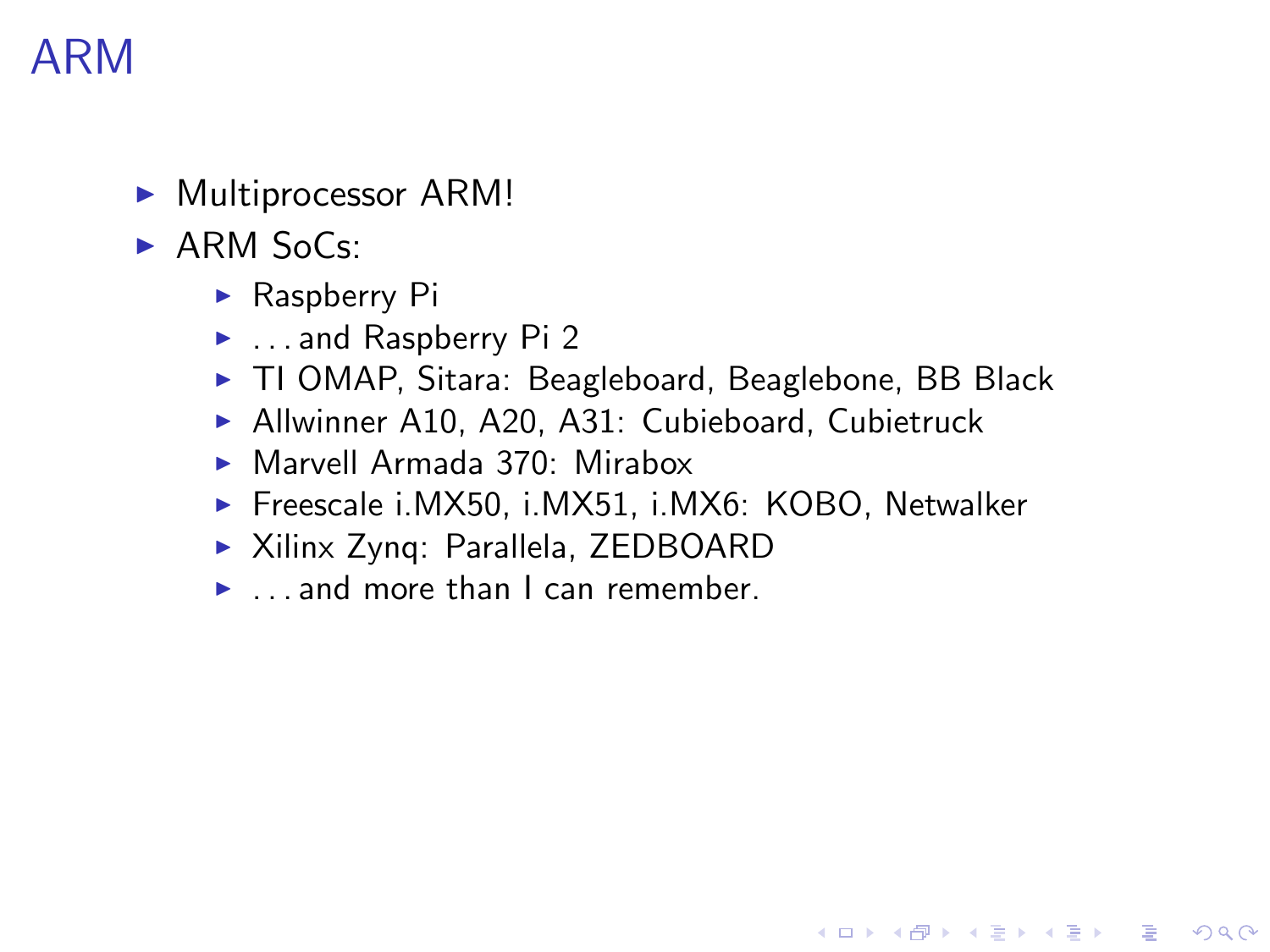- $\blacktriangleright$  Multiprocessor ARM!
- $\triangleright$  ARM SoCs:
	- $\blacktriangleright$  Raspberry Pi
	- $\blacktriangleright$  ... and Raspberry Pi 2
	- ▶ TI OMAP, Sitara: Beagleboard, Beaglebone, BB Black
	- Allwinner A10, A20, A31: Cubieboard, Cubietruck
	- $\triangleright$  Marvell Armada 370: Mirabox
	- ▶ Freescale i.MX50, i.MX51, i.MX6: KOBO, Netwalker

- ▶ Xilinx Zynq: Parallela, ZEDBOARD
- $\blacktriangleright$  ... and more than I can remember.
- ► EABI (and OABI compat)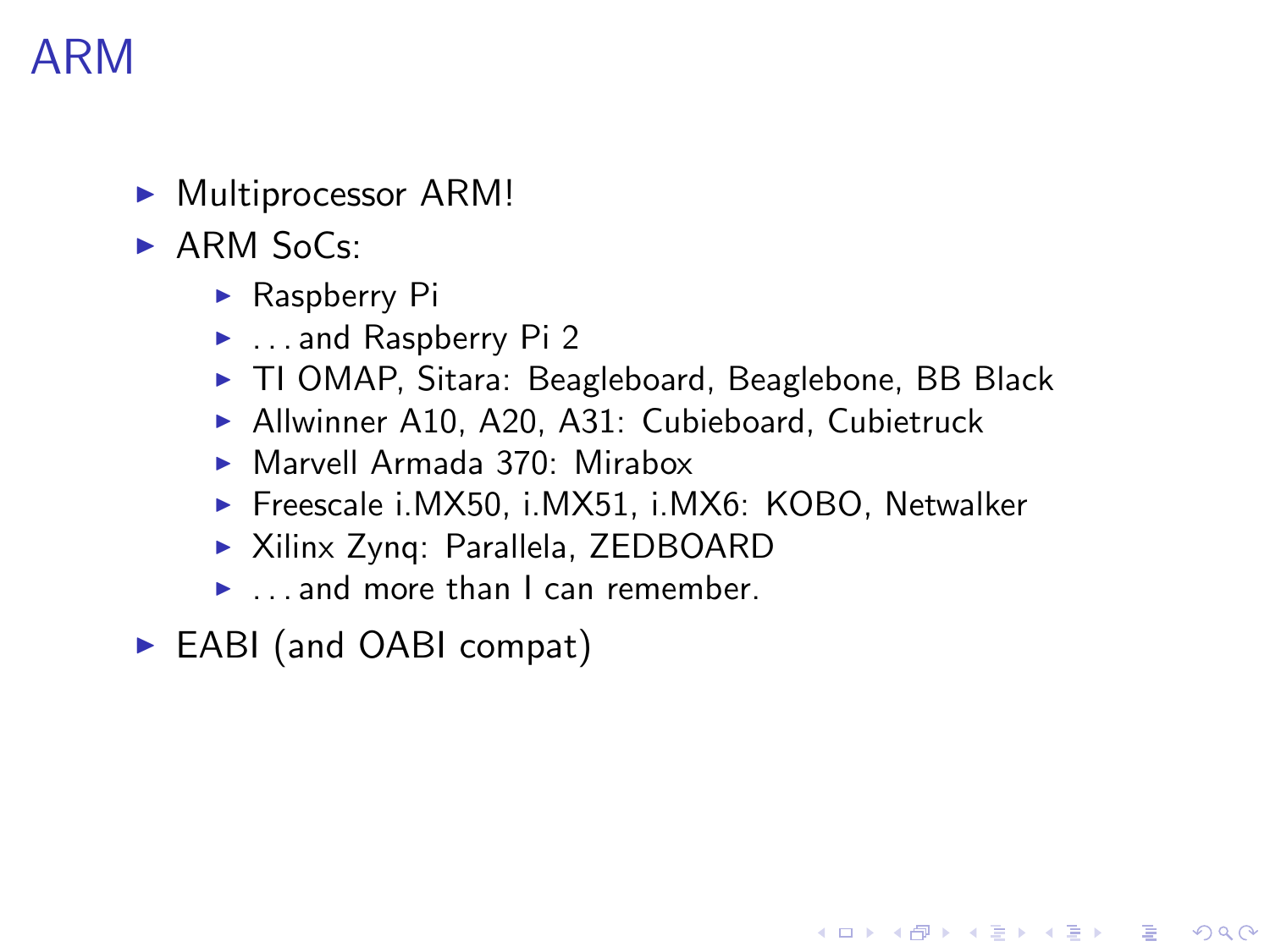- $\blacktriangleright$  Multiprocessor ARM!
- $\triangleright$  ARM SoCs:
	- $\blacktriangleright$  Raspberry Pi
	- $\blacktriangleright$  ... and Raspberry Pi 2
	- ▶ TI OMAP, Sitara: Beagleboard, Beaglebone, BB Black
	- Allwinner A10, A20, A31: Cubieboard, Cubietruck
	- $\triangleright$  Marvell Armada 370: Mirabox
	- ▶ Freescale i.MX50, i.MX51, i.MX6: KOBO, Netwalker

- ▶ Xilinx Zynq: Parallela, ZEDBOARD
- $\blacktriangleright$  ... and more than I can remember.
- $\triangleright$  EABI (and OABI compat)
- $\blacktriangleright$  Hard-float with VFP and NEON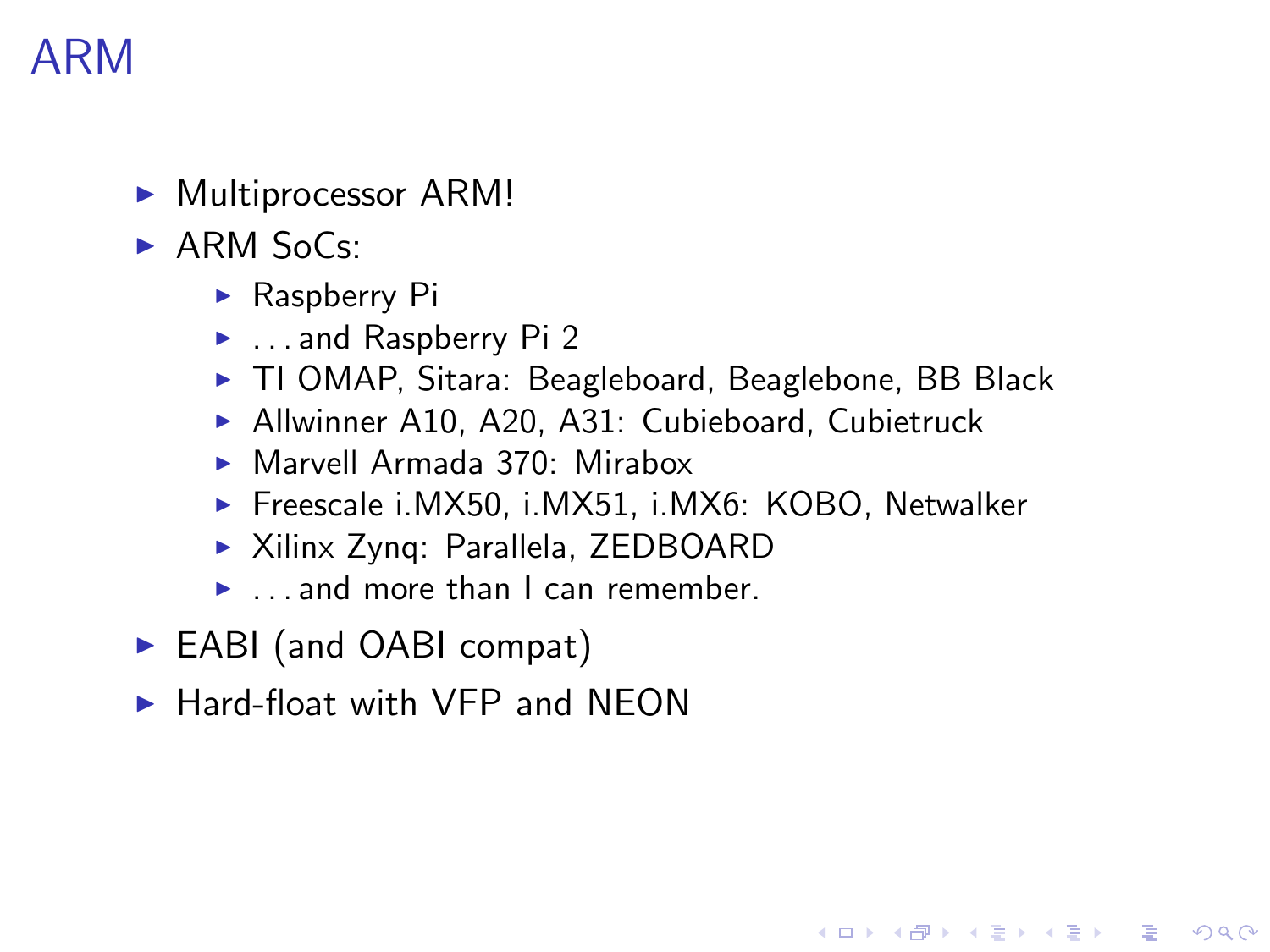- Multiprocessor ARM!
- $\triangleright$  ARM SoCs:
	- $\blacktriangleright$  Raspberry Pi
	- $\blacktriangleright$  ... and Raspberry Pi 2
	- ▶ TI OMAP, Sitara: Beagleboard, Beaglebone, BB Black
	- Allwinner A10, A20, A31: Cubieboard, Cubietruck
	- $\triangleright$  Marvell Armada 370: Mirabox
	- ▶ Freescale i.MX50, i.MX51, i.MX6: KOBO, Netwalker
	- ▶ Xilinx Zynq: Parallela, ZEDBOARD
	- $\blacktriangleright$  ... and more than I can remember.
- $\triangleright$  EABI (and OABI compat)
- $\blacktriangleright$  Hard-float with VFP and NEON
- $\blacktriangleright$  ... and wonderful architecture names like earmy7hf (earmuffs?).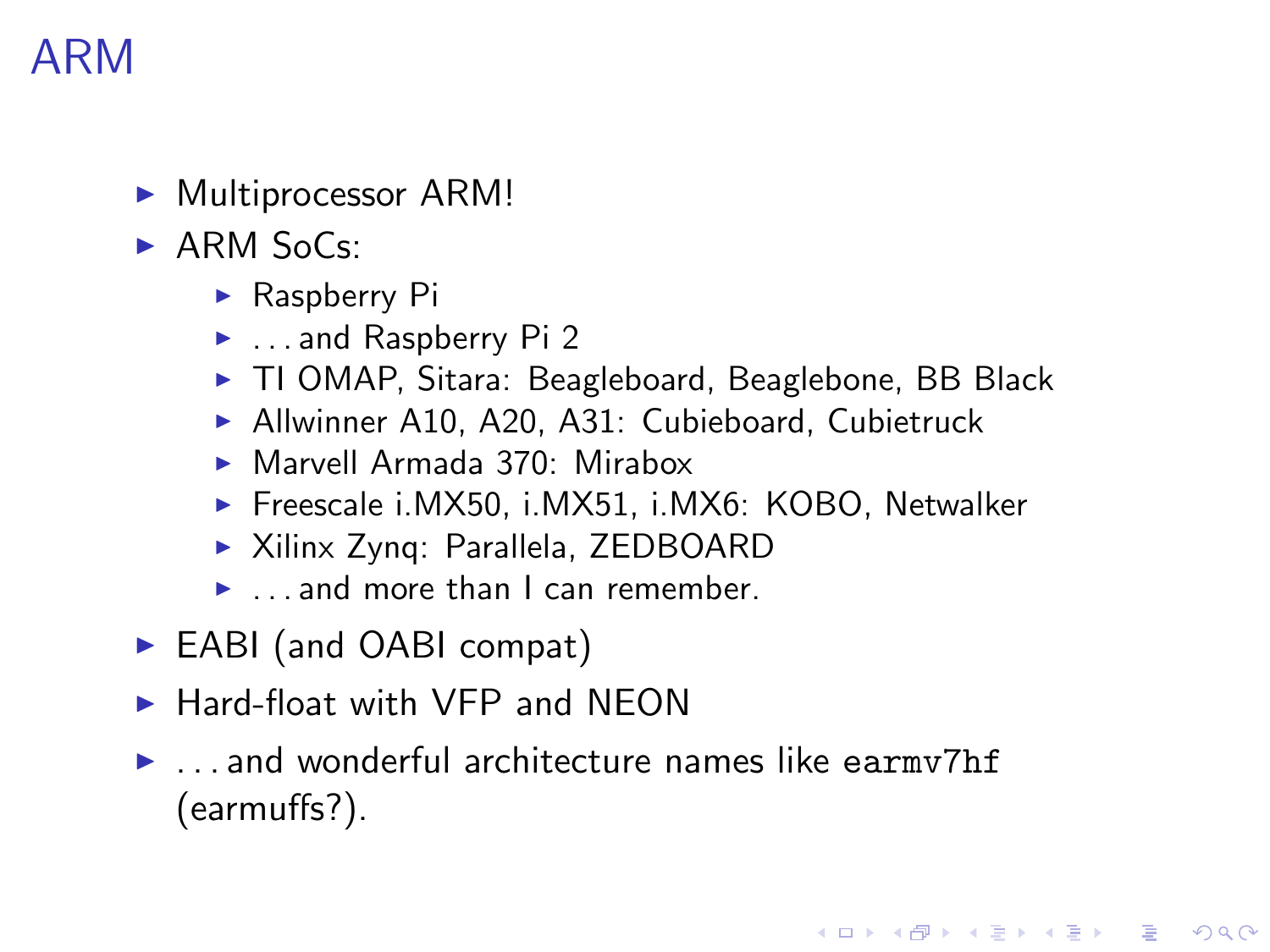### **Toolchain**

#### GCC 4.8, including  $C++11$

K ロ ▶ K @ ▶ K 할 > K 할 > 1 할 > 1 ⊙ 9 Q @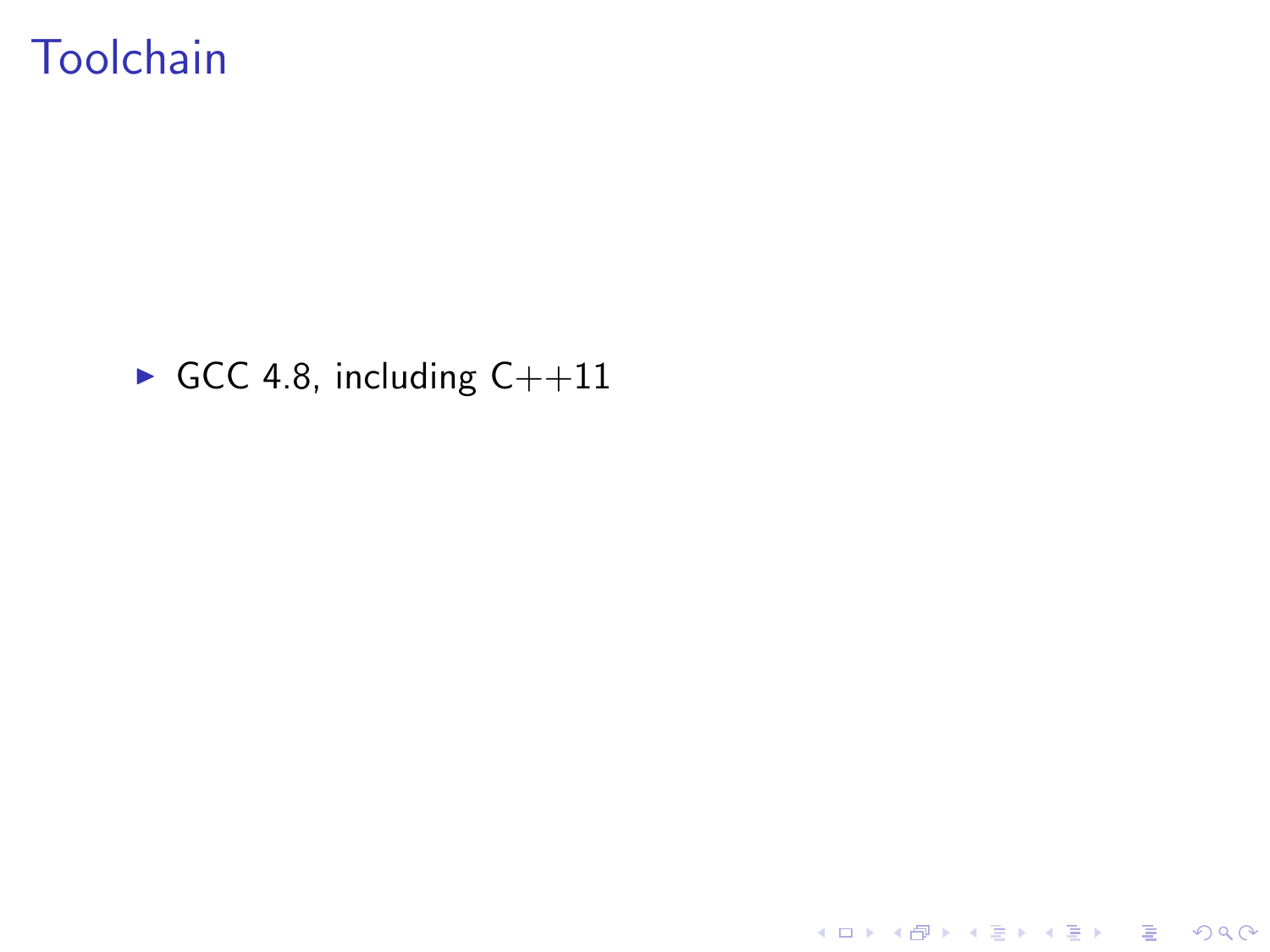## **Toolchain**

- GCC 4.8, including  $C++11$
- ▶ Clang/LLVM on x86, PowerPC, ARM

K ロ ▶ K @ ▶ K 할 ▶ K 할 ▶ | 할 | ⊙Q @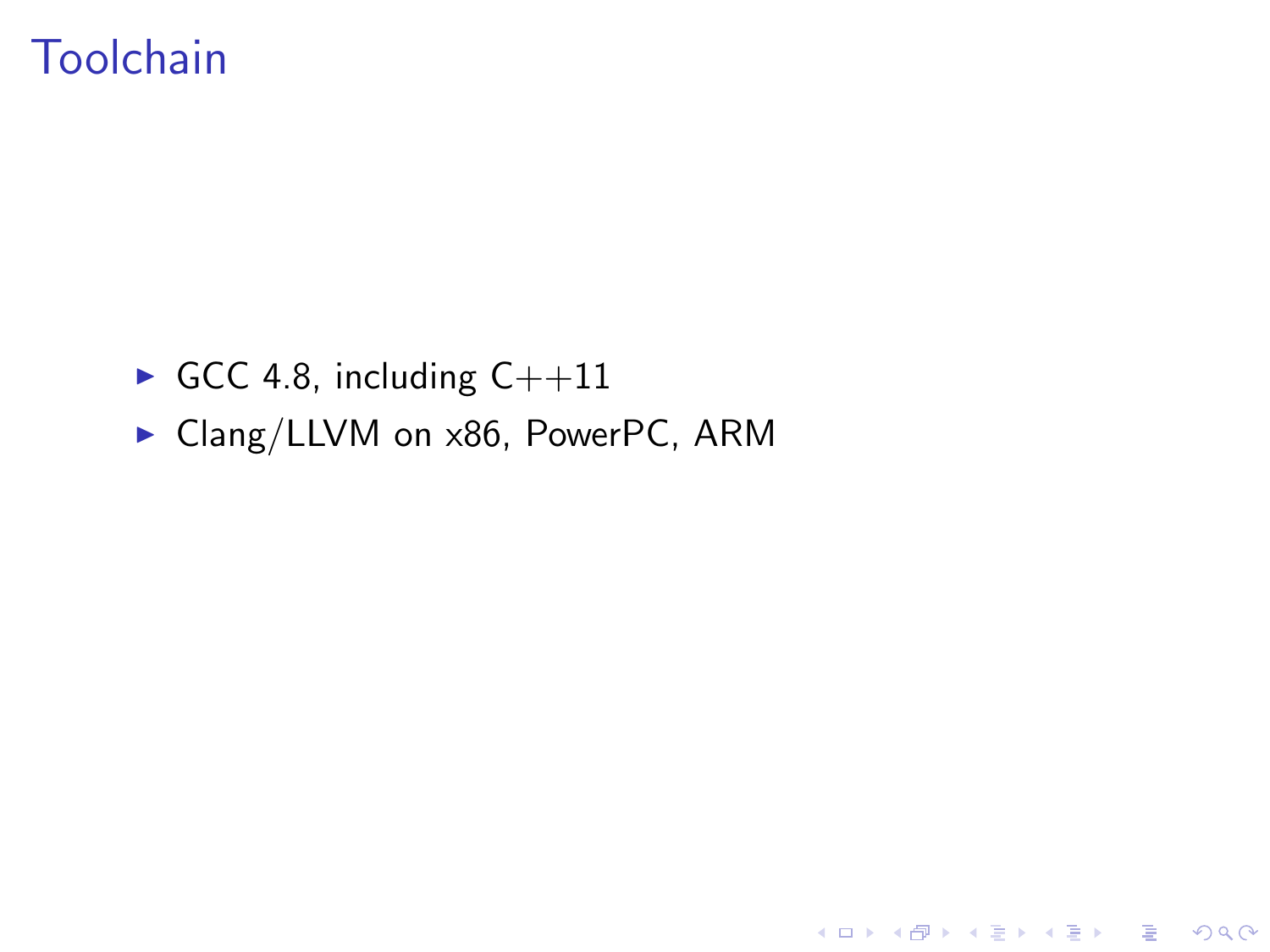## **Toolchain**

- GCC 4.8, including  $C++11$
- $\triangleright$  Clang/LLVM on x86, PowerPC, ARM
- Fully BSD-licensed  $C/C++$  runtime from compiler\_rt, libc++, libcxxrt

K ロ ▶ K @ ▶ K 할 > K 할 > 1 할 > 1 이익어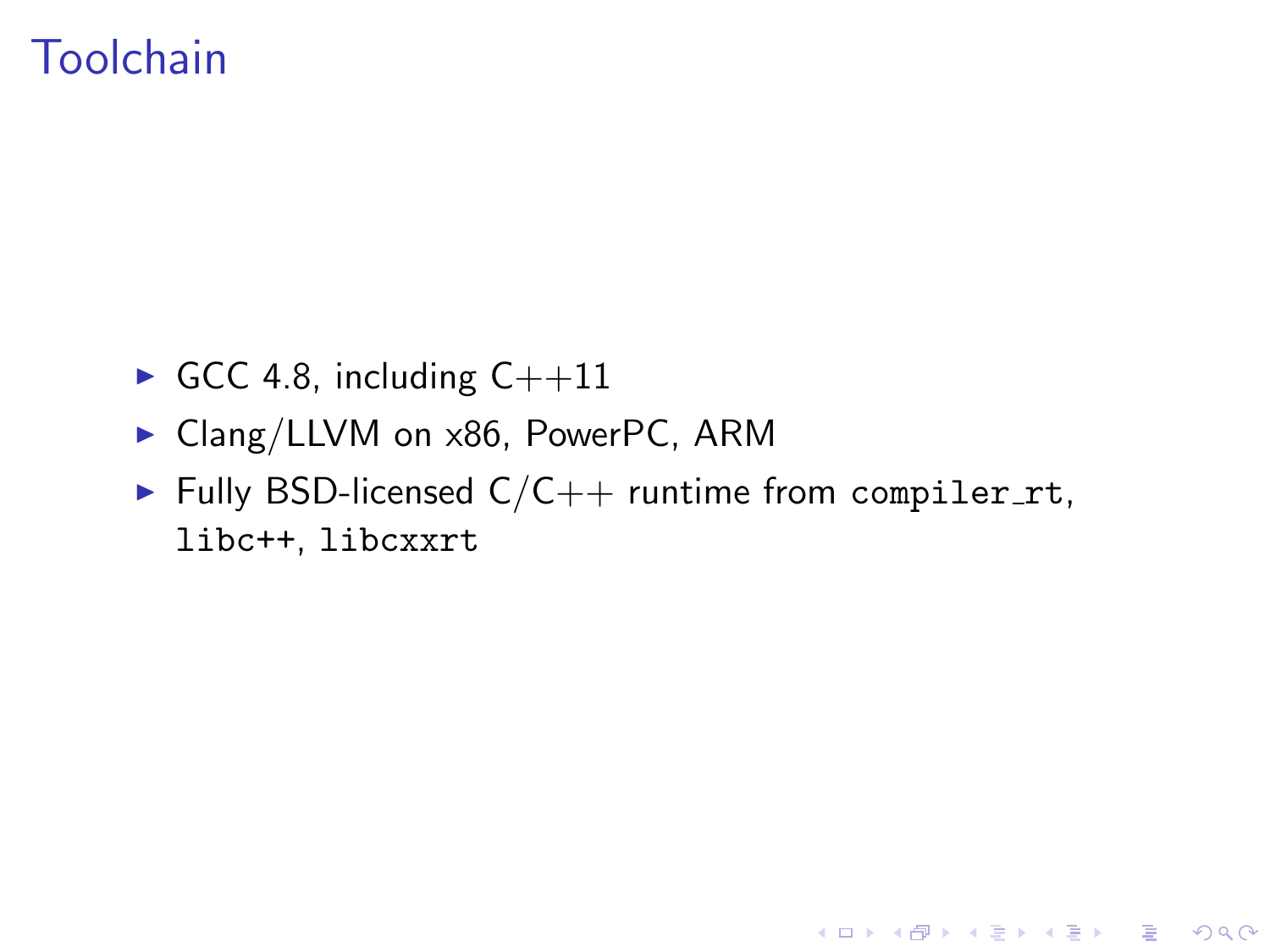$\blacktriangleright$  bpf just-in-time native-code compiler

K ロ X K 메 X K B X X B X X D X O Q Q O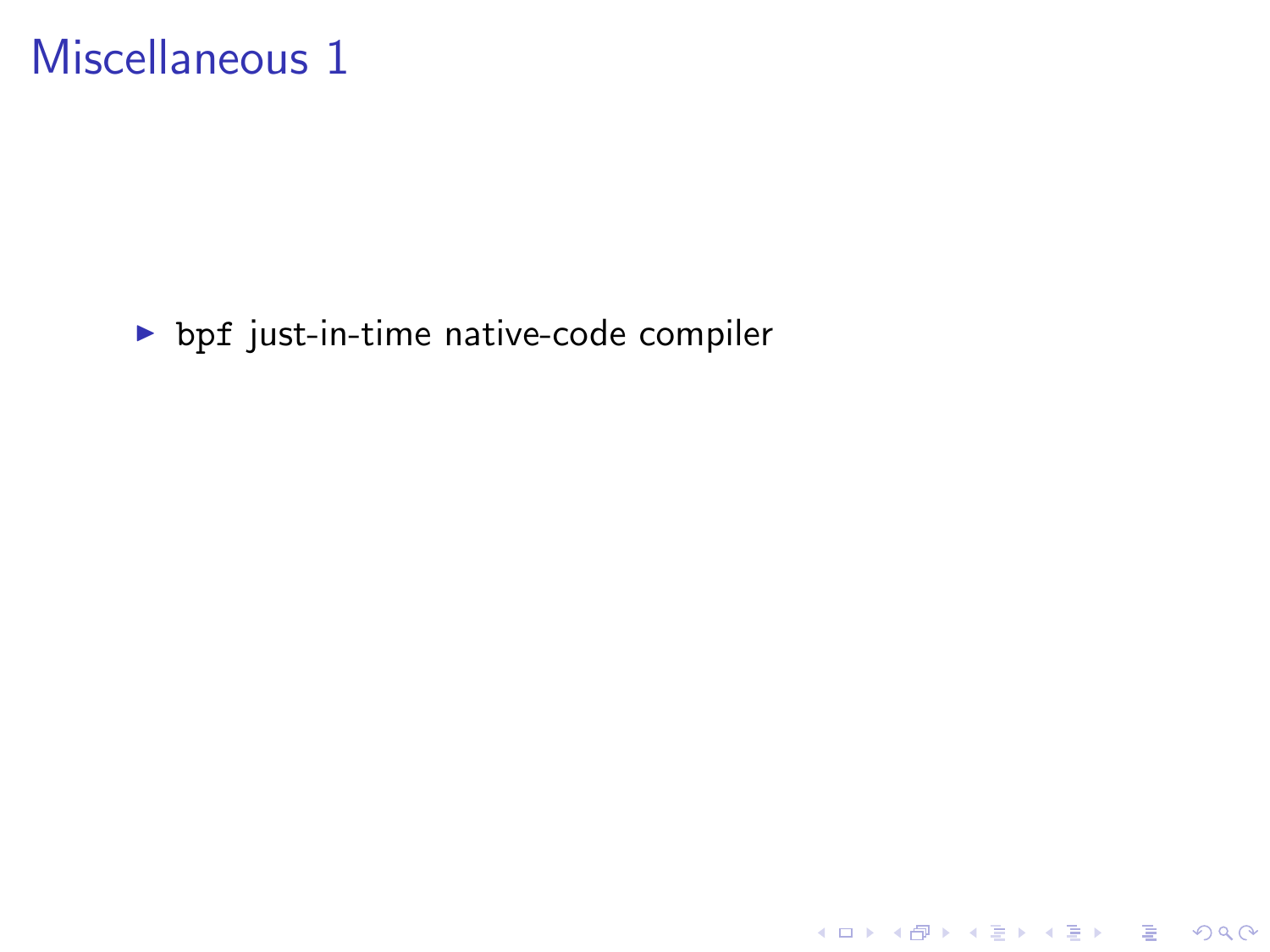- $\triangleright$  bpf just-in-time native-code compiler
- $\triangleright$  Major improvements to npf, the scalable NetBSD Packet Filter, since its preliminary release in NetBSD 6

K ロ ▶ K @ ▶ K 할 > K 할 > 1 할 > 1 이익어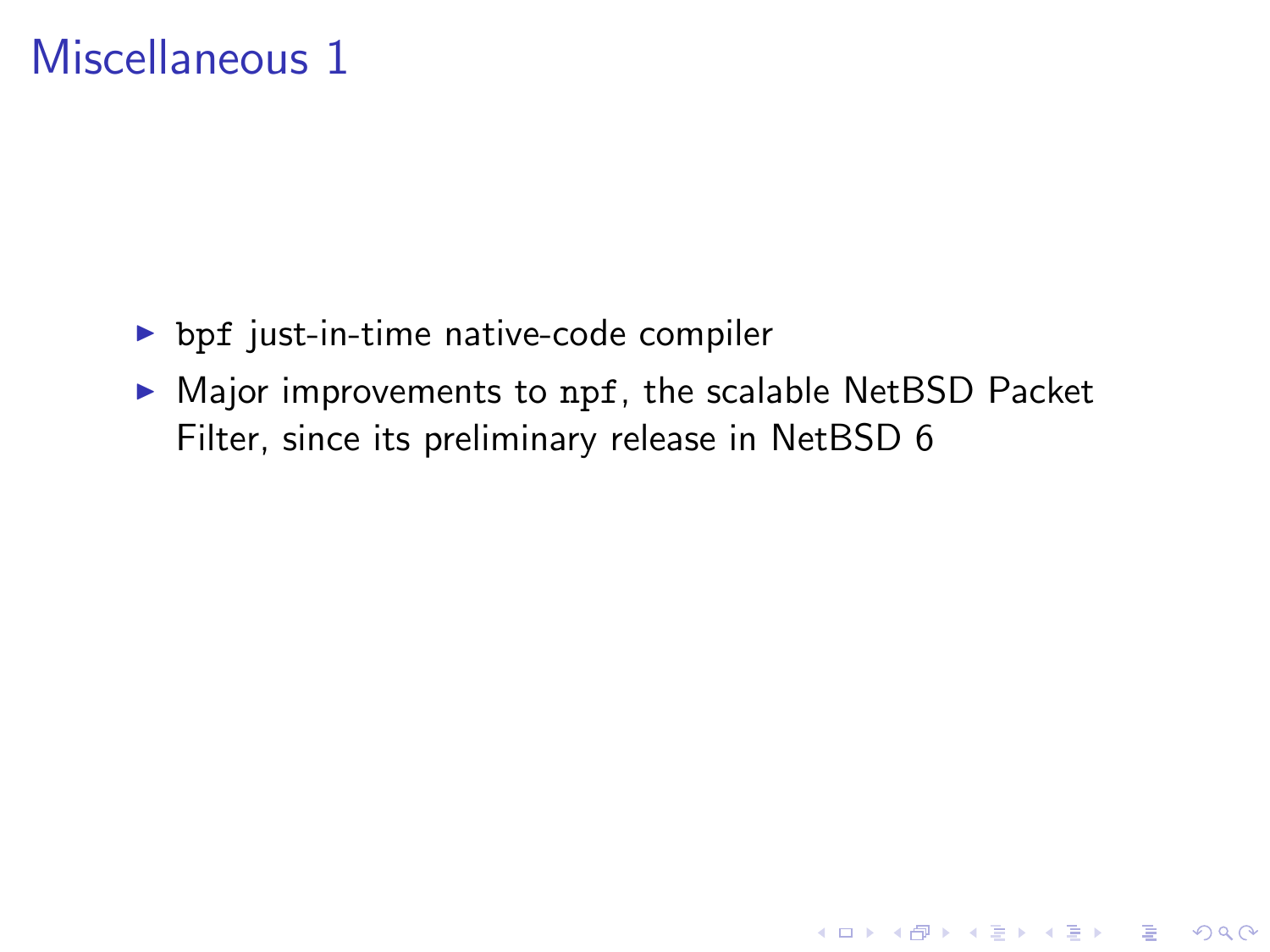- $\triangleright$  bpf just-in-time native-code compiler
- $\triangleright$  Major improvements to npf, the scalable NetBSD Packet Filter, since its preliminary release in NetBSD 6

K ロ ▶ K @ ▶ K 할 > K 할 > 1 할 > 1 이익어

 $\triangleright$  npf now uses JIT-compiled bpf programs for filtering decisions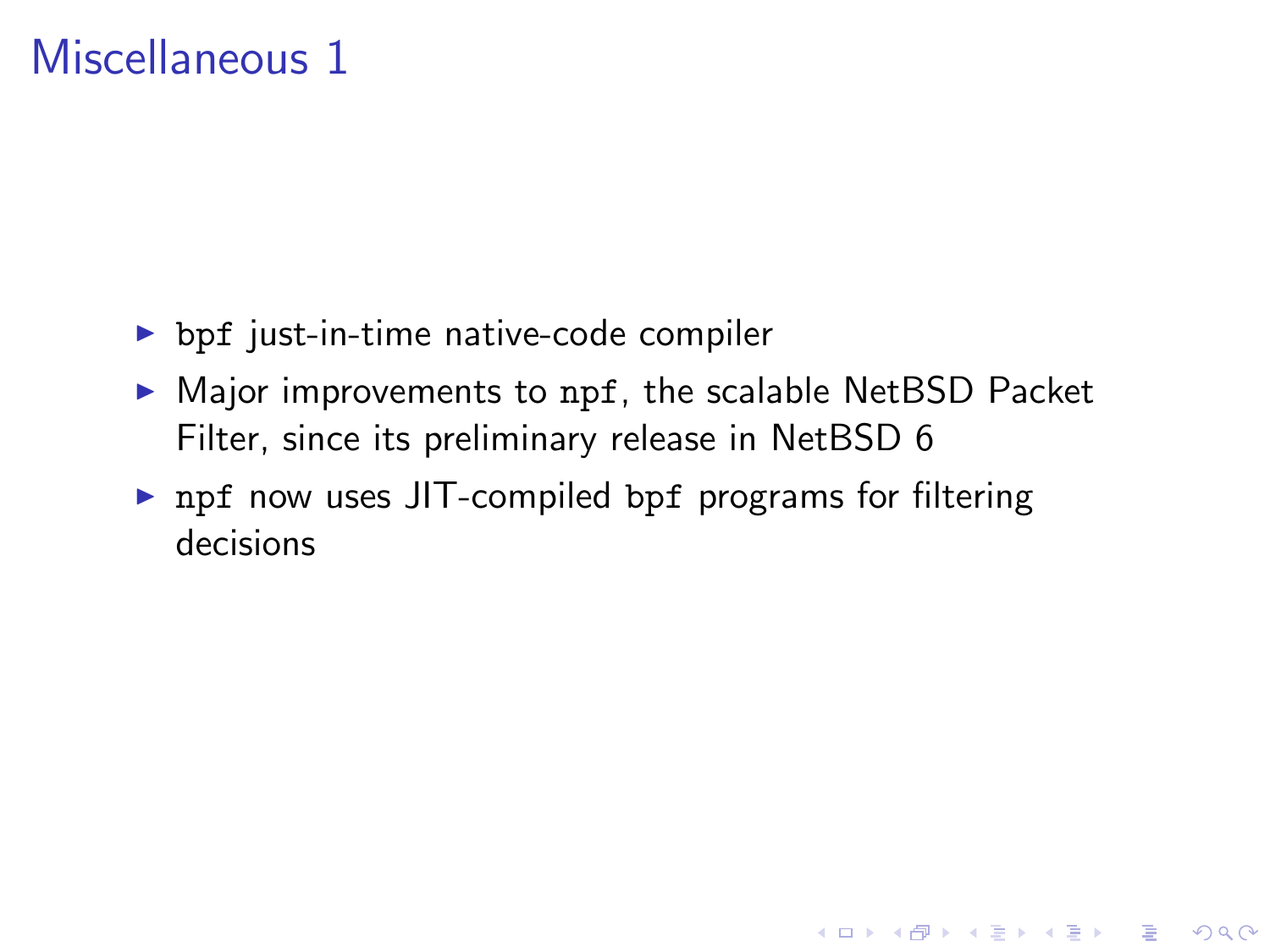- $\triangleright$  bpf just-in-time native-code compiler
- $\triangleright$  Major improvements to npf, the scalable NetBSD Packet Filter, since its preliminary release in NetBSD 6

**K ロ ▶ K @ ▶ K 할 X X 할 X → 할 X → 9 Q Q ^** 

- $\triangleright$  npf now uses JIT-compiled bpf programs for filtering decisions
- $\blacktriangleright$  Multiprocessor USB stack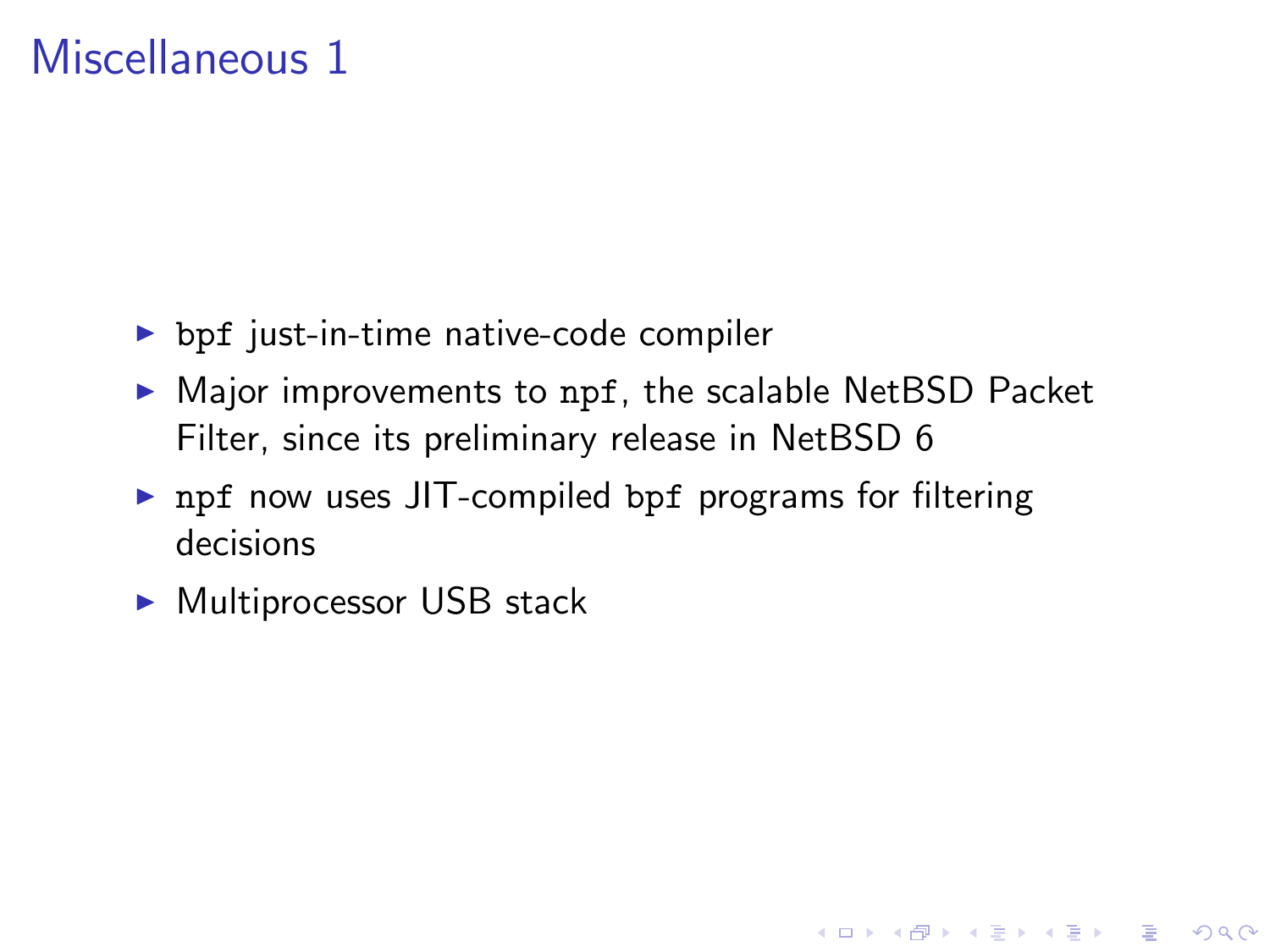▶ New port: epoc32

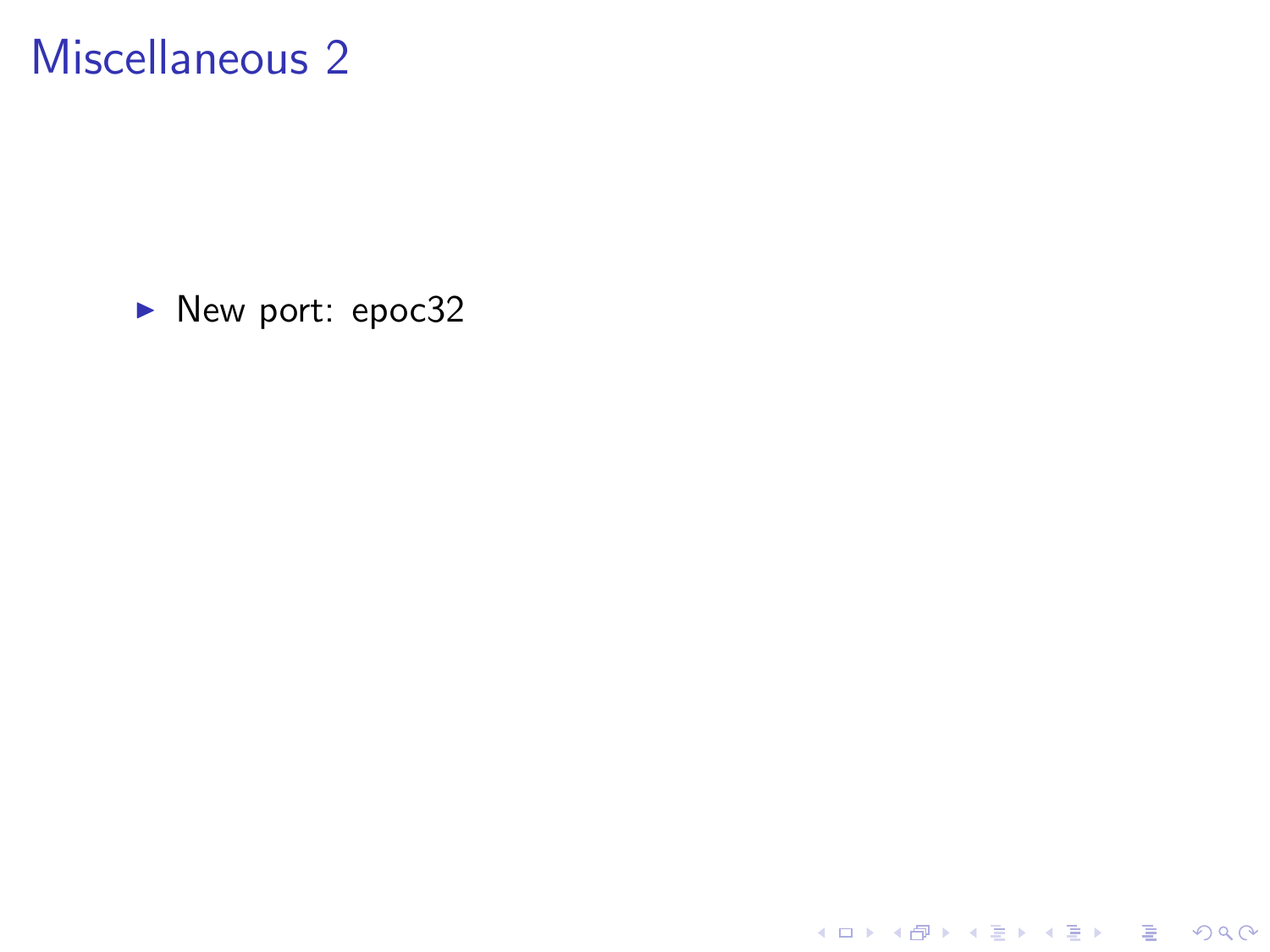- $\blacktriangleright$  New port: epoc32
- $\triangleright$  Constant-time comparison and guaranteed zeroing for crypto: consttime memequal, explicit memset.

K ロ ▶ K @ ▶ K 할 > K 할 > 1 할 > 1 이익어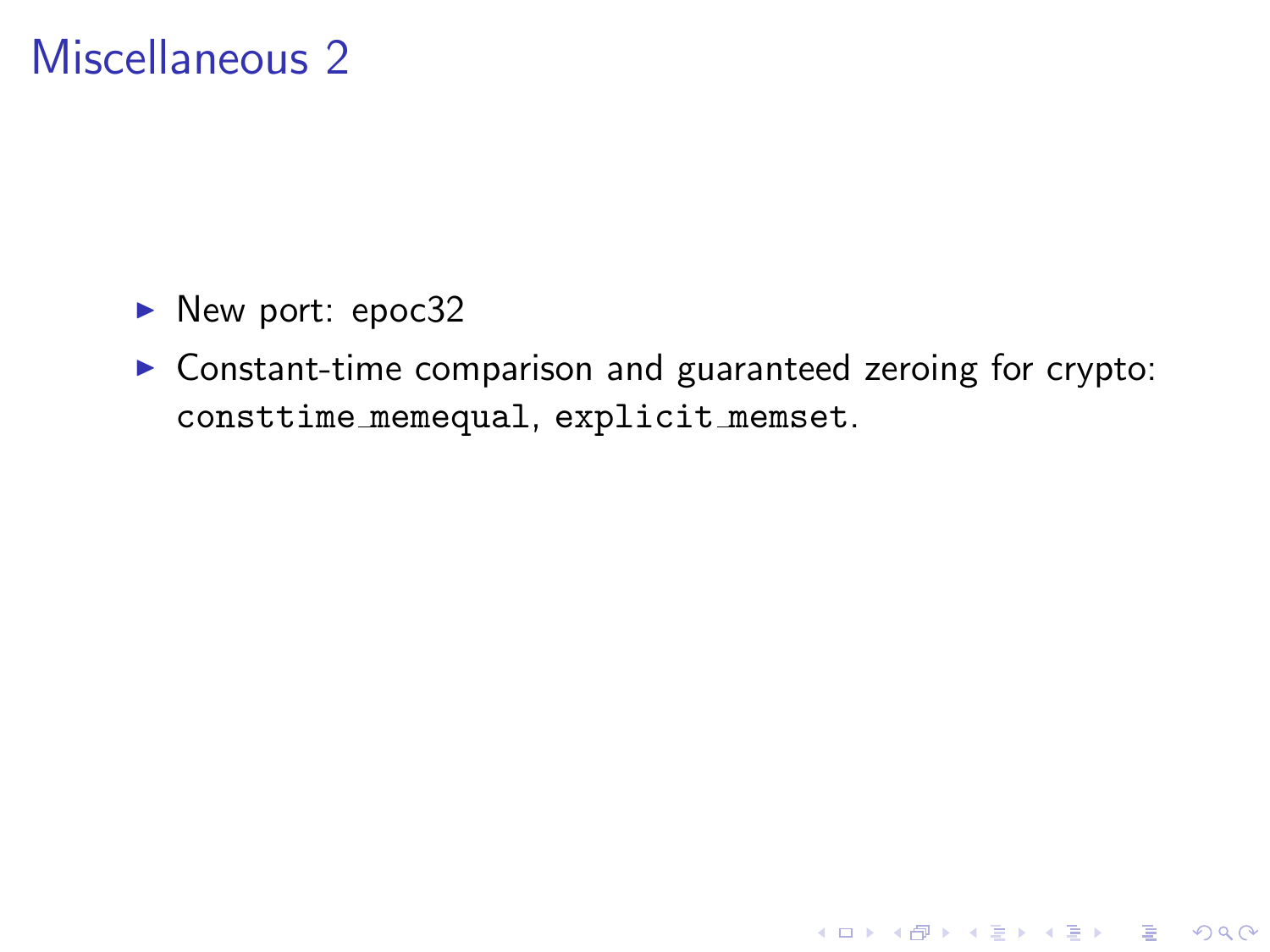- $\blacktriangleright$  New port: epoc32
- $\triangleright$  Constant-time comparison and guaranteed zeroing for crypto: consttime memequal, explicit memset.

**K ロ ▶ K @ ▶ K 할 X X 할 X → 할 X → 9 Q Q ^** 

▶ No more RC4! arc4random now uses ChaCha20.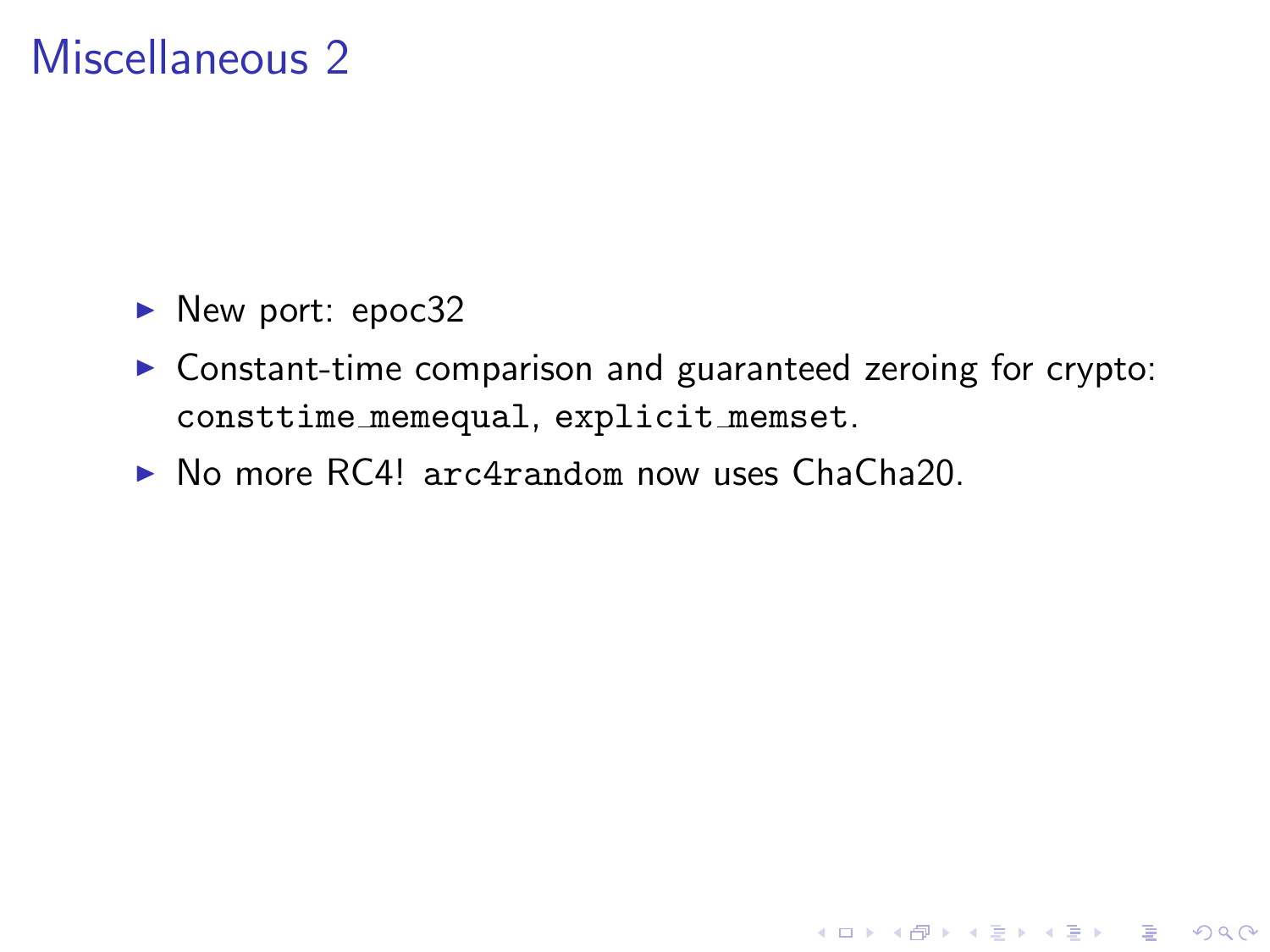- $\blacktriangleright$  New port: epoc32
- $\triangleright$  Constant-time comparison and guaranteed zeroing for crypto: consttime memequal, explicit memset.

**KORKA SERKER ORA** 

- $\triangleright$  No more RC4! arc4random now uses ChaCha20.
- $\triangleright$  DTrace on ARM, profiler probes and more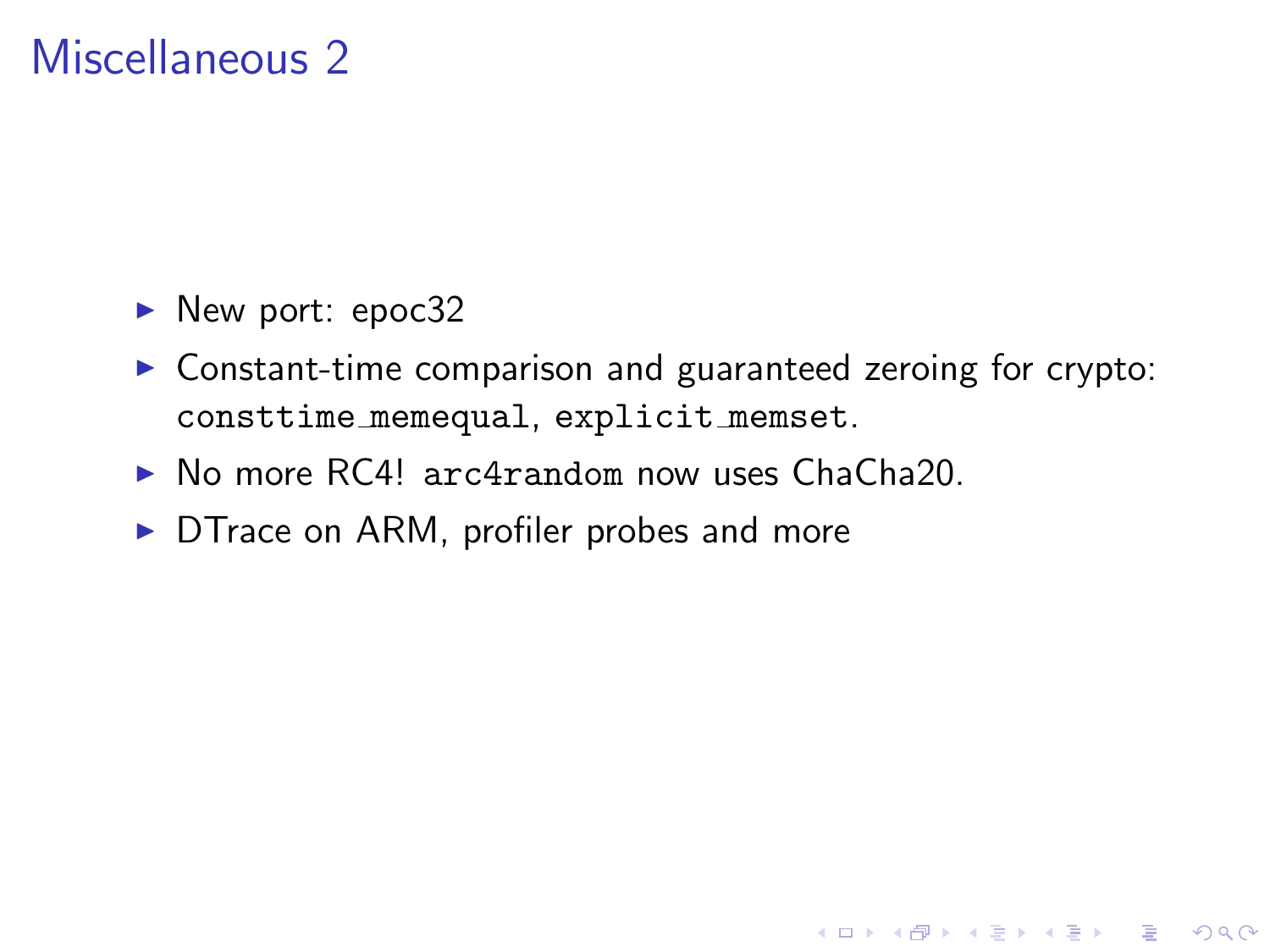- $\blacktriangleright$  New port: epoc32
- $\triangleright$  Constant-time comparison and guaranteed zeroing for crypto: consttime memequal, explicit memset.

**KORKA SERKER ORA** 

- $\triangleright$  No more RC4! arc4random now uses ChaCha20.
- $\triangleright$  DT race on ARM, profiler probes and more
- $\triangleright$  Many other improvements, new and improved drivers, updated third-party code.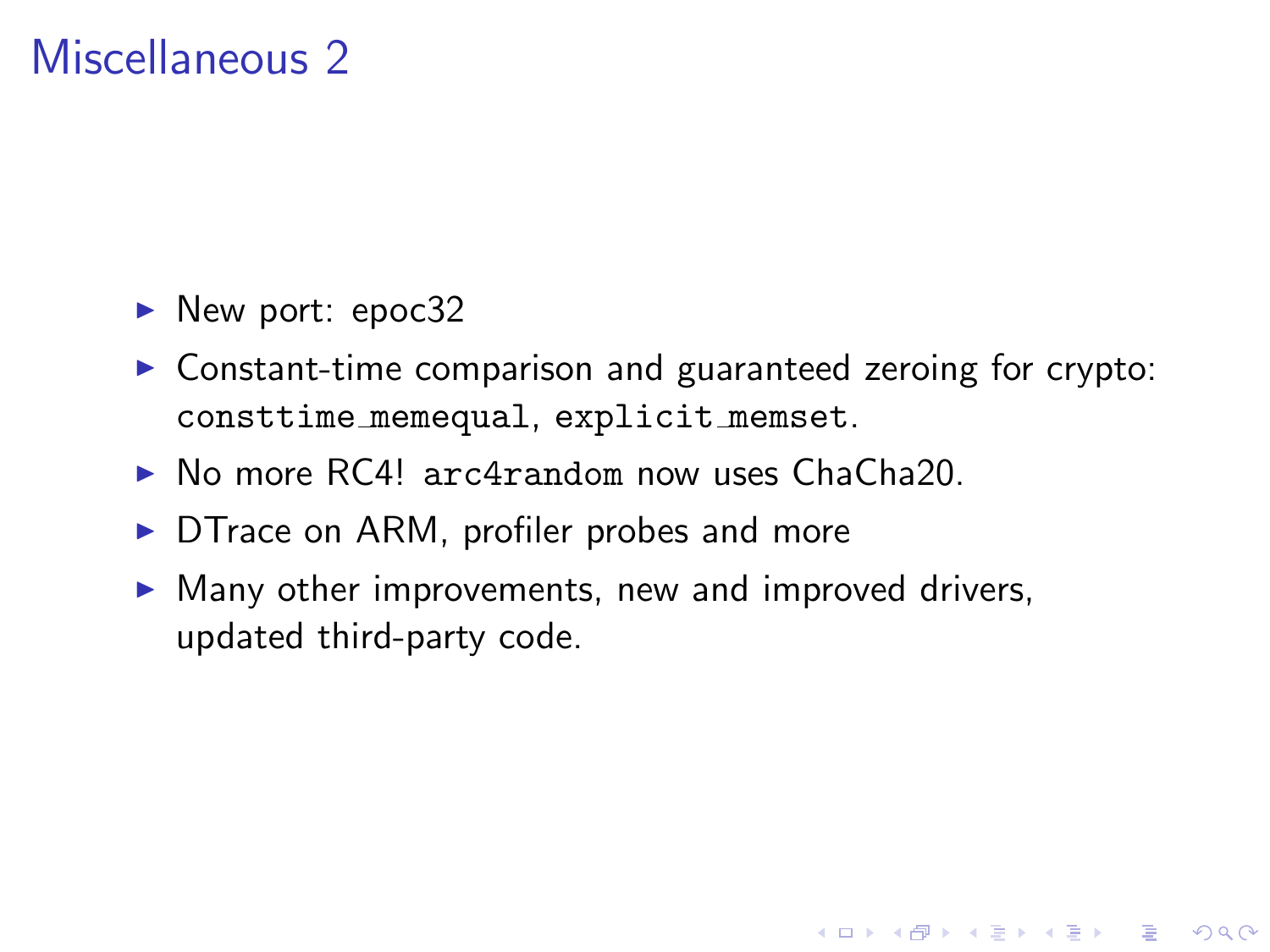For 8.0, maybe for 7.1!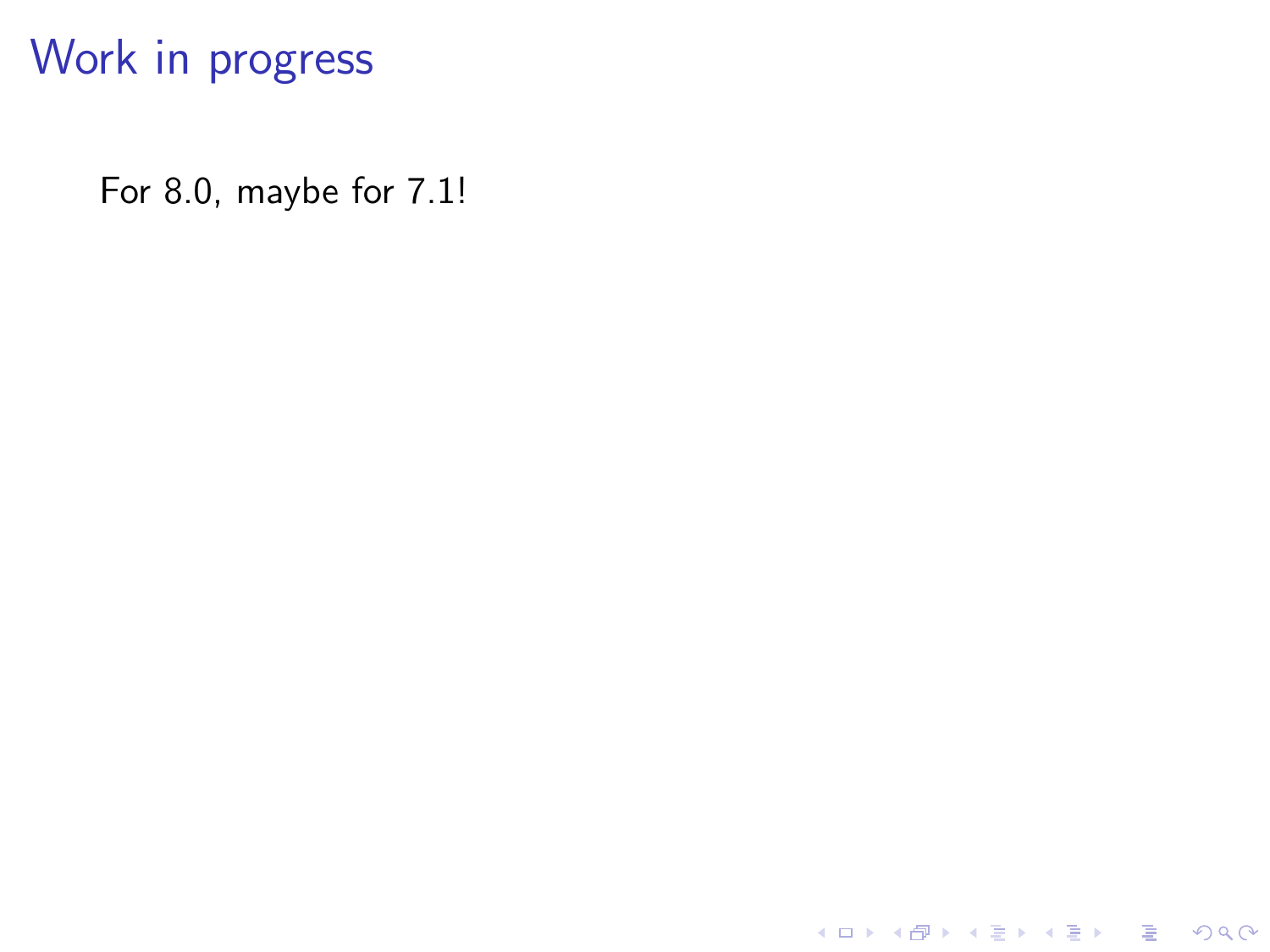For 8.0, maybe for 7.1!

 $\triangleright$  DTrace on by default in kernel

K ロ ▶ K @ ▶ K 할 ▶ K 할 ▶ | 할 | ⊙Q @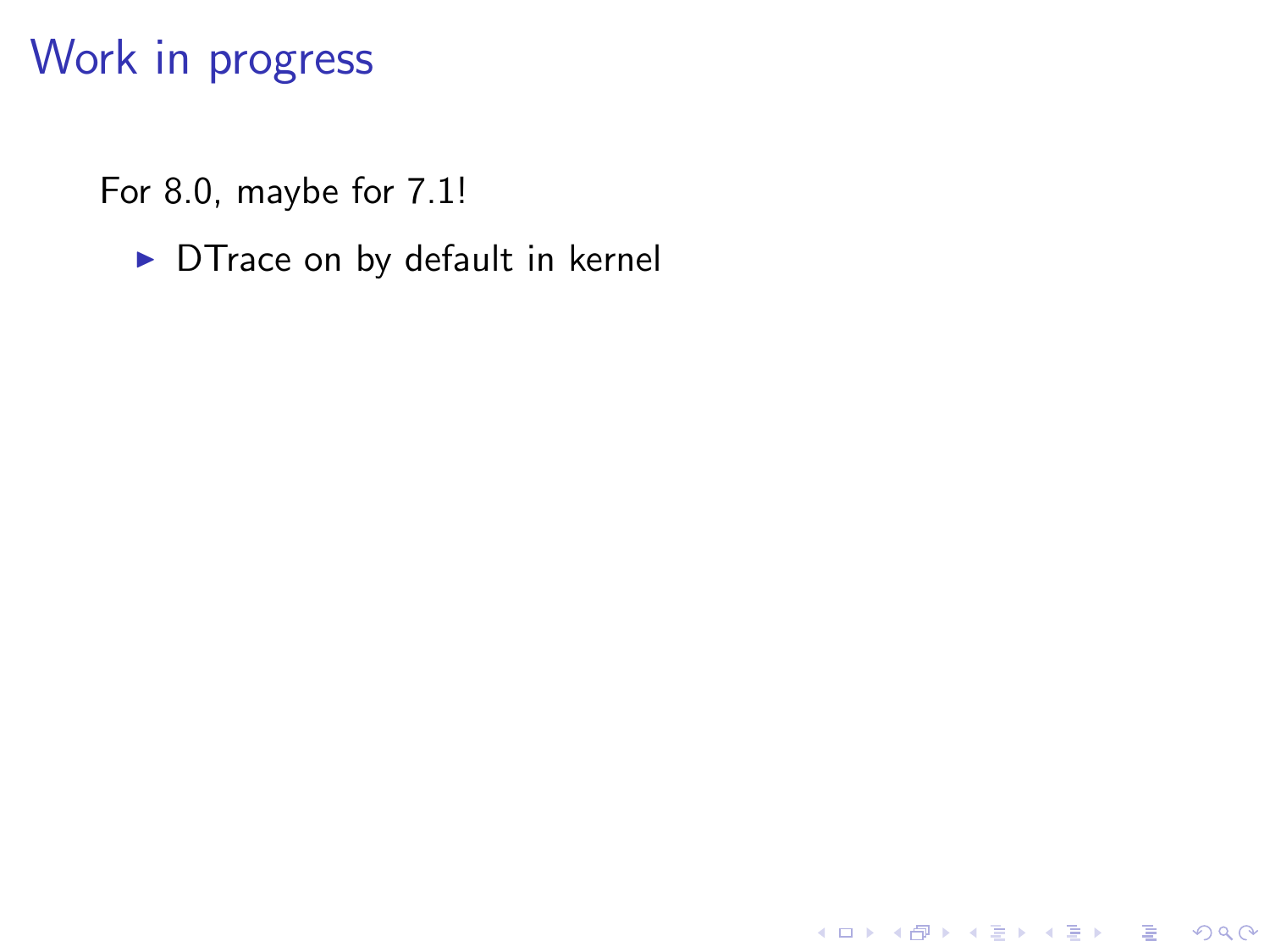For 8.0, maybe for 7.1!

 $\triangleright$  DTrace on by default in kernel

**K ロ ▶ K @ ▶ K 할 X X 할 X 및 할 X X Q Q O \*** 

 $\blacktriangleright$  Multiprocessor network stack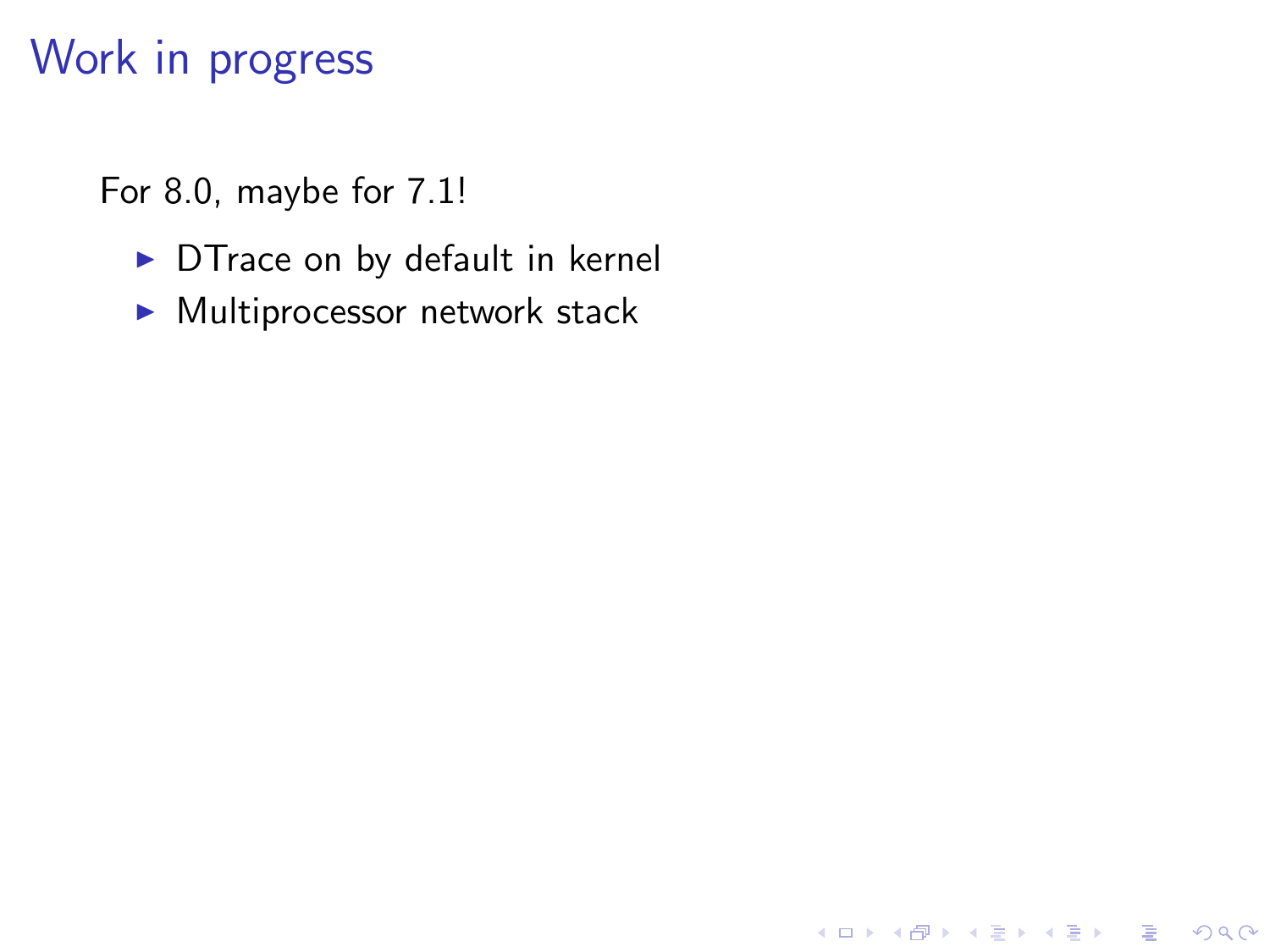For 8.0, maybe for 7.1!

- $\triangleright$  DTrace on by default in kernel
- $\blacktriangleright$  Multiprocessor network stack
	- $\blacktriangleright$  So far: MP-safe layer-2
		- $\blacktriangleright$  bridge(4)
		- $\blacktriangleright$  wm(4) (Intel ethernet)

K ロ ▶ K @ ▶ K 할 > K 할 > 1 할 > 1 이익어

- $\blacktriangleright$  vioif(4)
- $\blacktriangleright$  vmxnet3(4)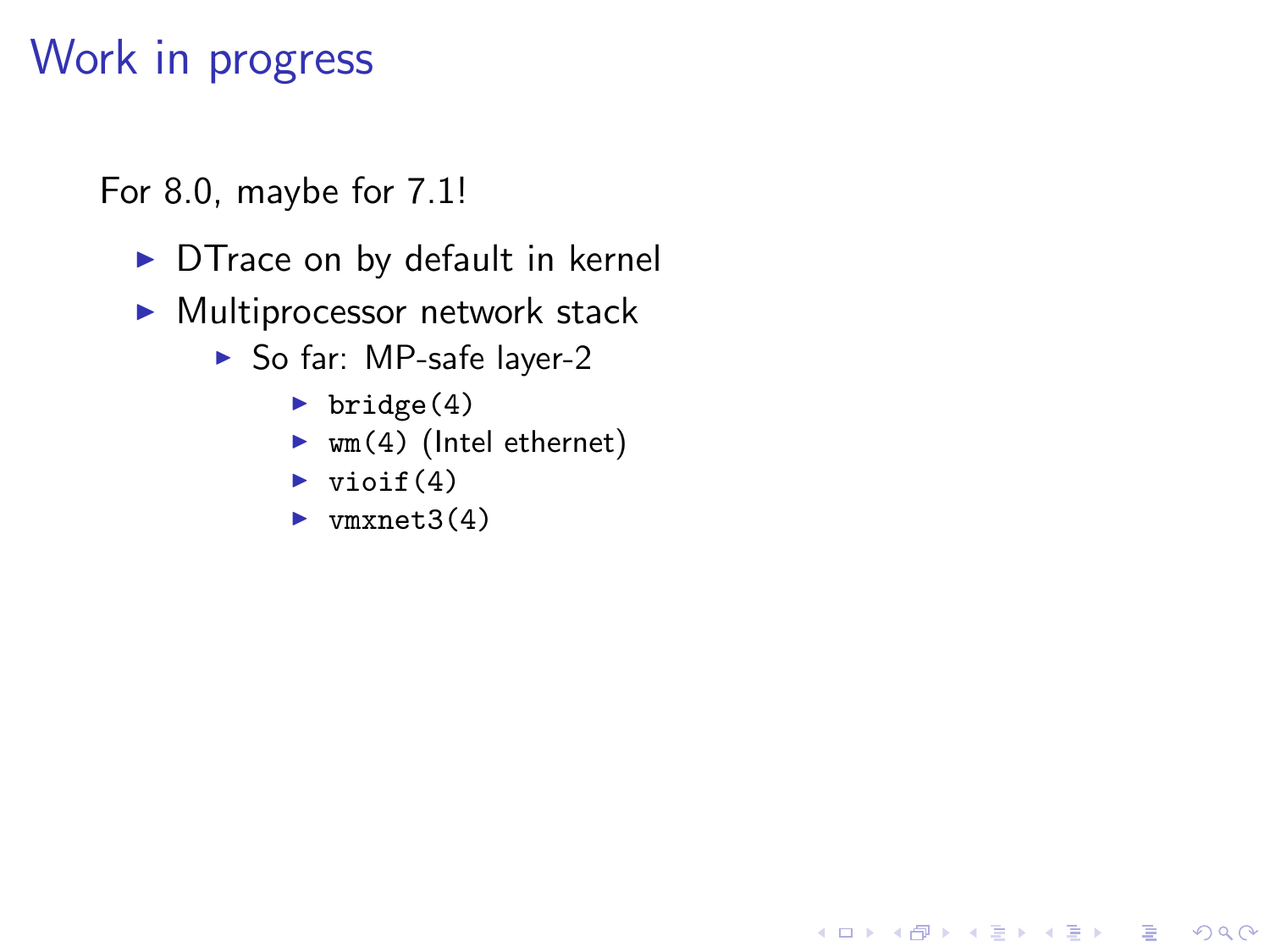For 8.0, maybe for 7.1!

- $\triangleright$  DTrace on by default in kernel
- $\blacktriangleright$  Multiprocessor network stack
	- $\triangleright$  So far: MP-safe layer-2
		- $\blacktriangleright$  bridge(4)
		- $\blacktriangleright$  wm(4) (Intel ethernet)
		- $\blacktriangleright$  vioif(4)
		- $\blacktriangleright$  vmxnet.3(4)
	- $\triangleright$  In progress: layer-2 multiqueue CPU distribution

**KORKA SERKER ORA**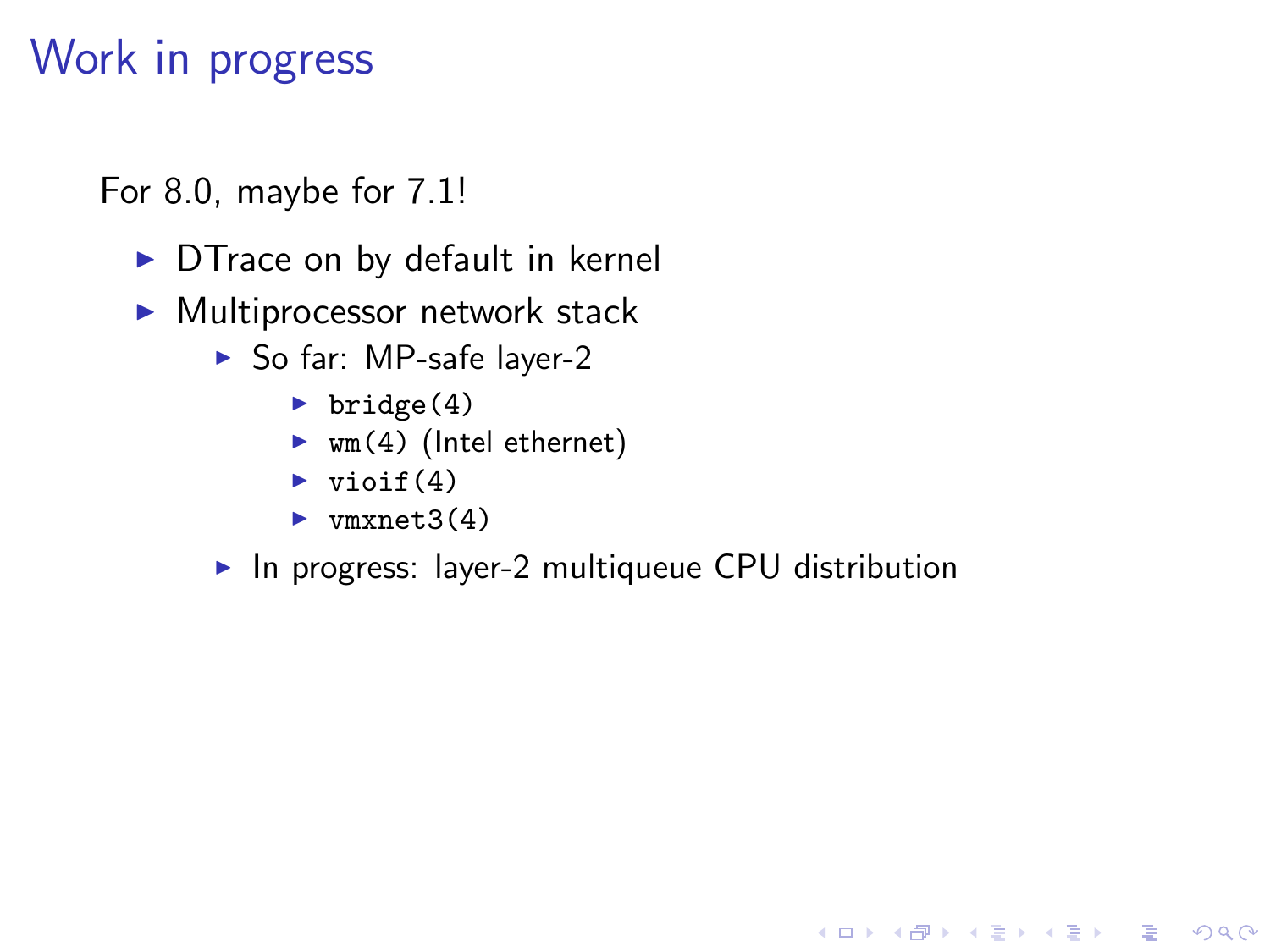For 8.0, maybe for 7.1!

- $\triangleright$  DTrace on by default in kernel
- $\blacktriangleright$  Multiprocessor network stack
	- $\triangleright$  So far: MP-safe layer-2
		- $\blacktriangleright$  bridge(4)
		- $\blacktriangleright$  wm(4) (Intel ethernet)
		- $\blacktriangleright$  vioif(4)
		- $\blacktriangleright$  vmxnet.3(4)
	- $\triangleright$  In progress: layer-2 multiqueue CPU distribution

K ロ ▶ K @ ▶ K 할 > K 할 > 1 할 > 1 이익어

 $\blacktriangleright$  In progress: scalable layer-3 routing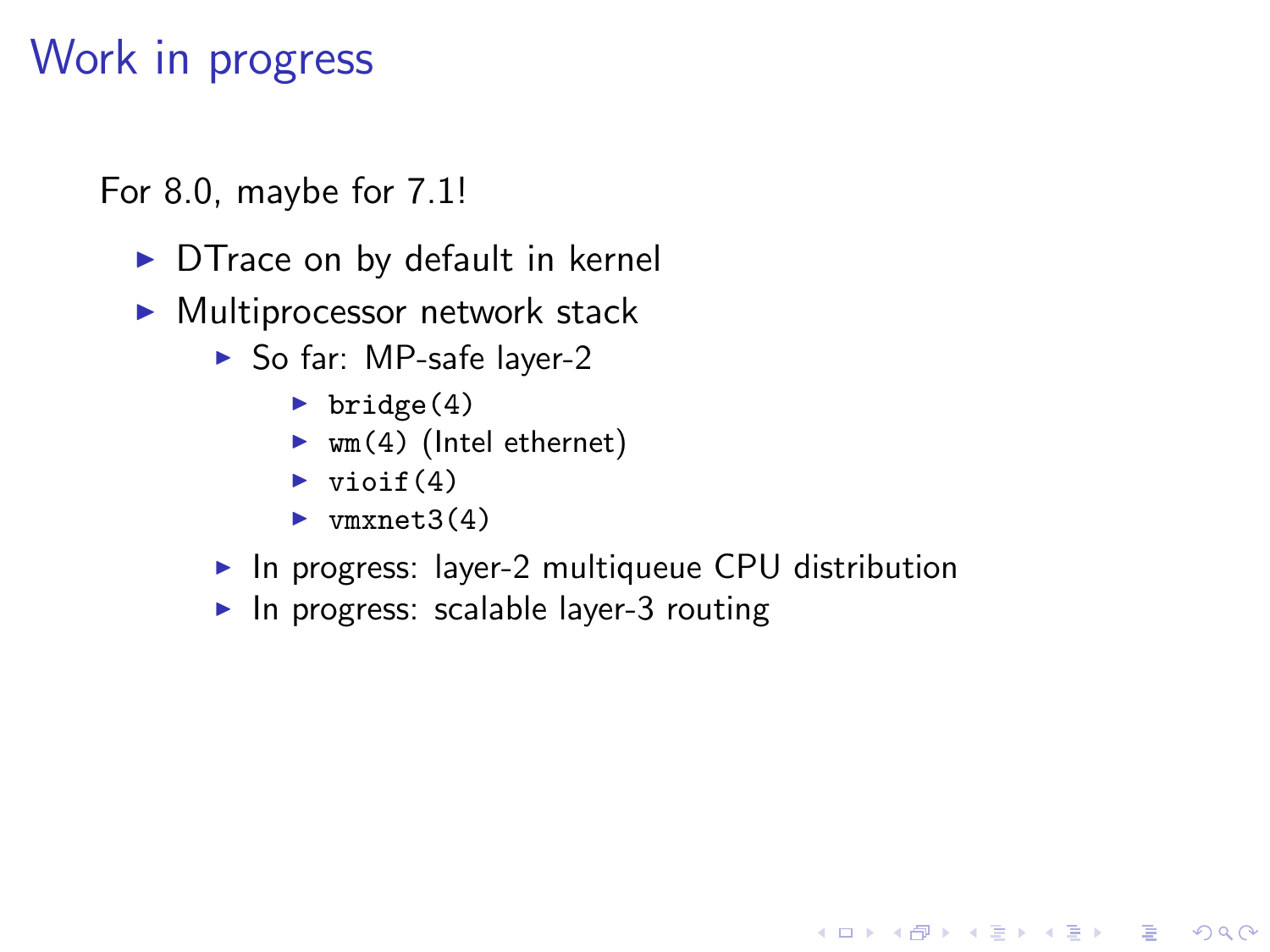For 8.0, maybe for 7.1!

- $\triangleright$  DTrace on by default in kernel
- $\blacktriangleright$  Multiprocessor network stack
	- $\triangleright$  So far: MP-safe layer-2
		- $\blacktriangleright$  bridge(4)
		- $\blacktriangleright$  wm(4) (Intel ethernet)
		- $\blacktriangleright$  vioif(4)
		- $\blacktriangleright$  vmxnet.3(4)
	- $\triangleright$  In progress: layer-2 multiqueue CPU distribution

K ロ ▶ K @ ▶ K 할 > K 할 > 1 할 > 1 이익어

 $\blacktriangleright$  In progress: scalable layer-3 routing

 $\triangleright$  NVIDIA graphics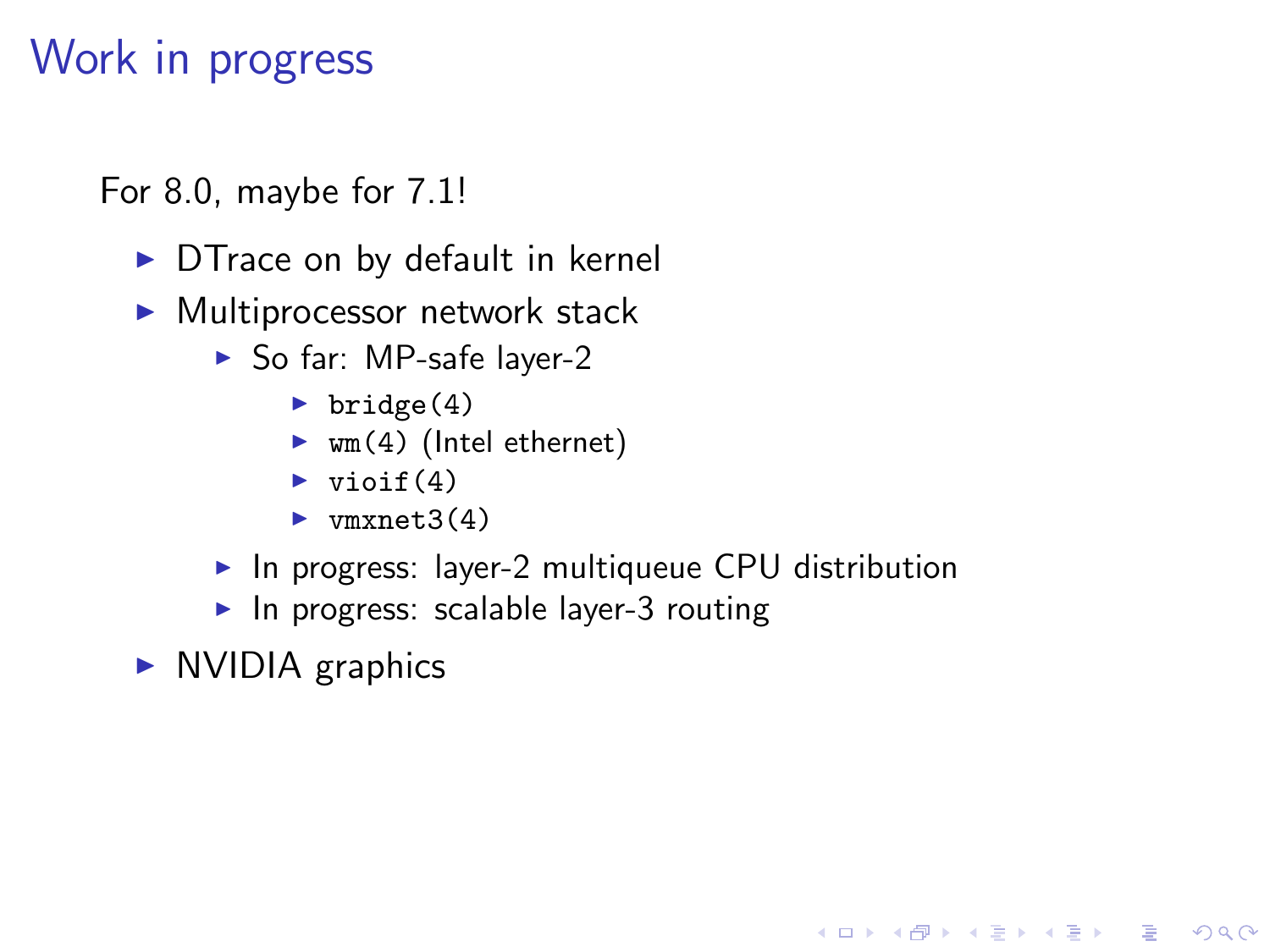For 8.0, maybe for 7.1!

- $\triangleright$  DTrace on by default in kernel
- $\blacktriangleright$  Multiprocessor network stack
	- $\triangleright$  So far: MP-safe layer-2
		- $\blacktriangleright$  bridge(4)
		- $\blacktriangleright$  wm(4) (Intel ethernet)
		- $\blacktriangleright$  vioif(4)
		- $\blacktriangleright$  vmxnet.3(4)
	- $\triangleright$  In progress: layer-2 multiqueue CPU distribution
	- $\blacktriangleright$  In progress: scalable layer-3 routing
- $\triangleright$  NVIDIA graphics
- $\triangleright$  Newer Intel graphics from Linux 4.0: Broadwell, &c.

**KORKA SERKER ORA**